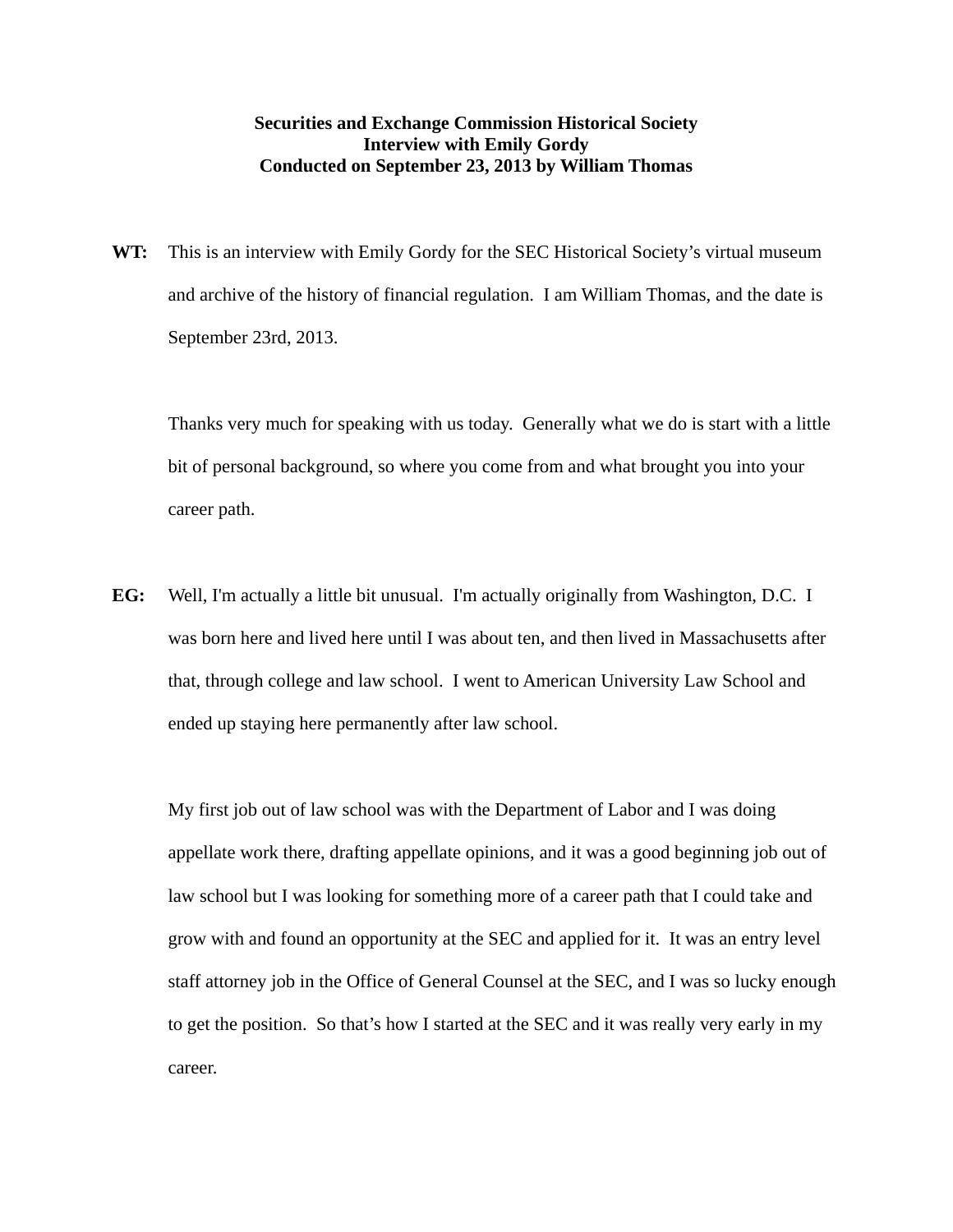- **WT:** Okay, did you know that you were going in the law direction from the start, growing up? Were your parents lawyers?
- **EG:** Yes, that's a good question. I was one of those people that decided very early that I did want to be a lawyer. My father was a lawyer and he was a partner in a Washington, D.C. tax law firm doing international tax work and so I was exposed to law from my earliest days. I really decided I wanted to be a lawyer probably at least middle school on. That was the direction I was headed in.
- **WT:** That is early.
- **EG:** Yes, it was early and that was what I was always going to do.
- WT: Okay, so I see from your bio that you had an undergraduate degree in political science from Gettysburg College. So that was, I take it, setting up the entry into law school.
- **EG:** Yes. I went to Gettysburg College because I wanted to go to a small liberal arts college reasonably close to D.C. and happened on Gettysburg. Actually, I think I probably started looking at the school because a couple of my father's partners in his law firms either had graduated from Gettysburg or had children there. So I looked at it, liked it, and I focused on political science. History and political science were always subject matters that I was very interested in. I had a couple of internships. There were internships in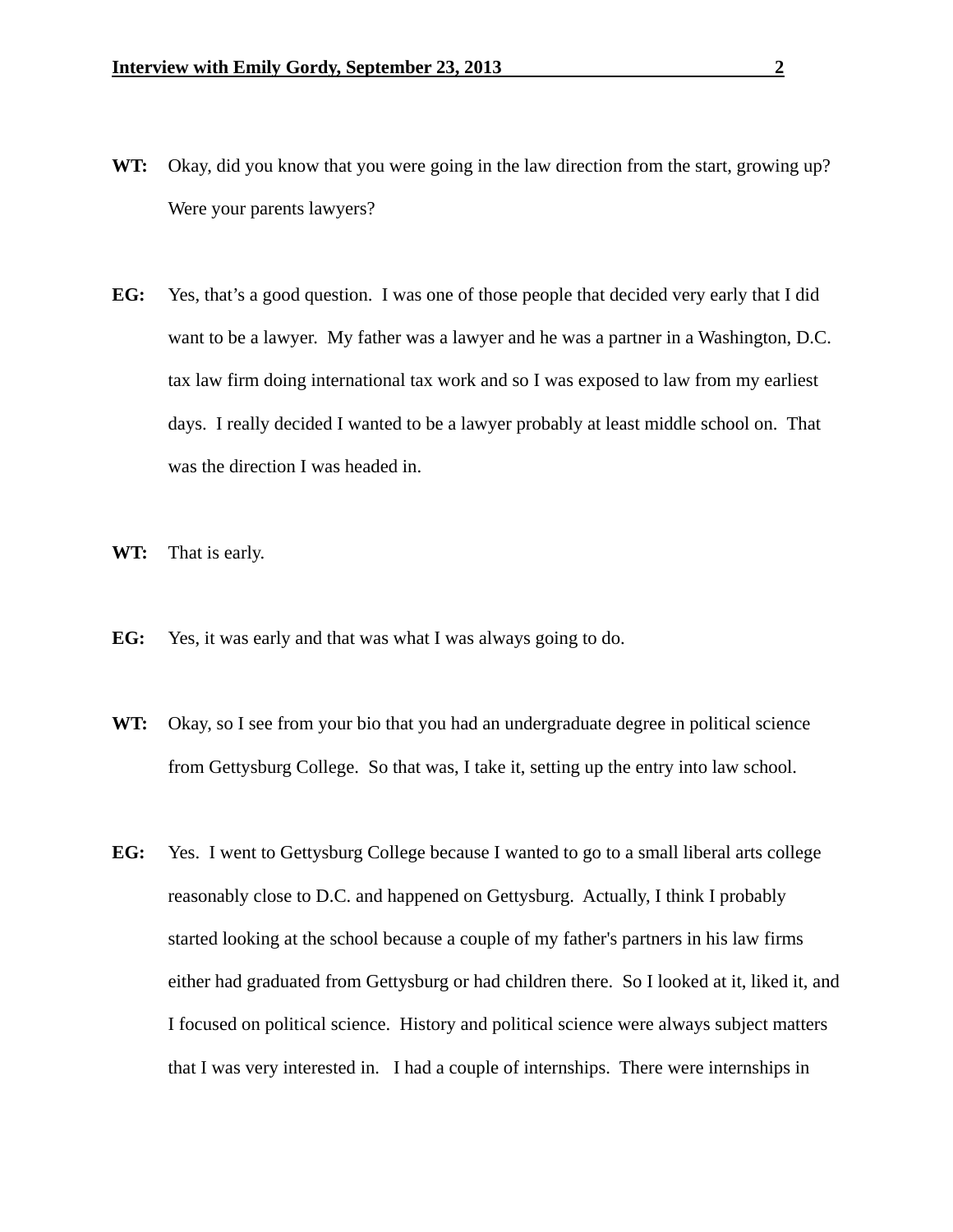high school and college and I think it kind of was sort of a natural lead in to the practice of law.

- **WT:** And what led you then into American University? That's the Washington College of Law, right?
- **EG:** Yes. I knew I wanted to get back to D.C. I had mentioned earlier I'd been born in Washington and grew up in Washington and in Maryland, and so I wanted to head back to D.C. I looked at several different law schools and was actually kind of between William and Mary and American and chose American just because of its location in D.C.
- **WT:** I know that that particular law school has a very strong heritage going back to the early 20<sup>th</sup>-century of women in the law. Was that still evident? You finished there in 1984, was that still evident there at the time?
- **EG:** Yes. That's a great question, and my husband was actually pointing that out to me just a few days ago. I have twins and they're both first year students in college this year, and one is actually thinking of transferring to American. My husband was talking to my son and he was pointing out that he was remembering my law school class and said that over 50 percent of the class was women and it was something I had forgotten about until he was just mentioning it just the other day. And yes, I think it wasn't in-your-face obvious, but I think at that point in time in '84, I had later experiences in my career where I was a little surprised by the limited number of women, or lack of women in certain situations. I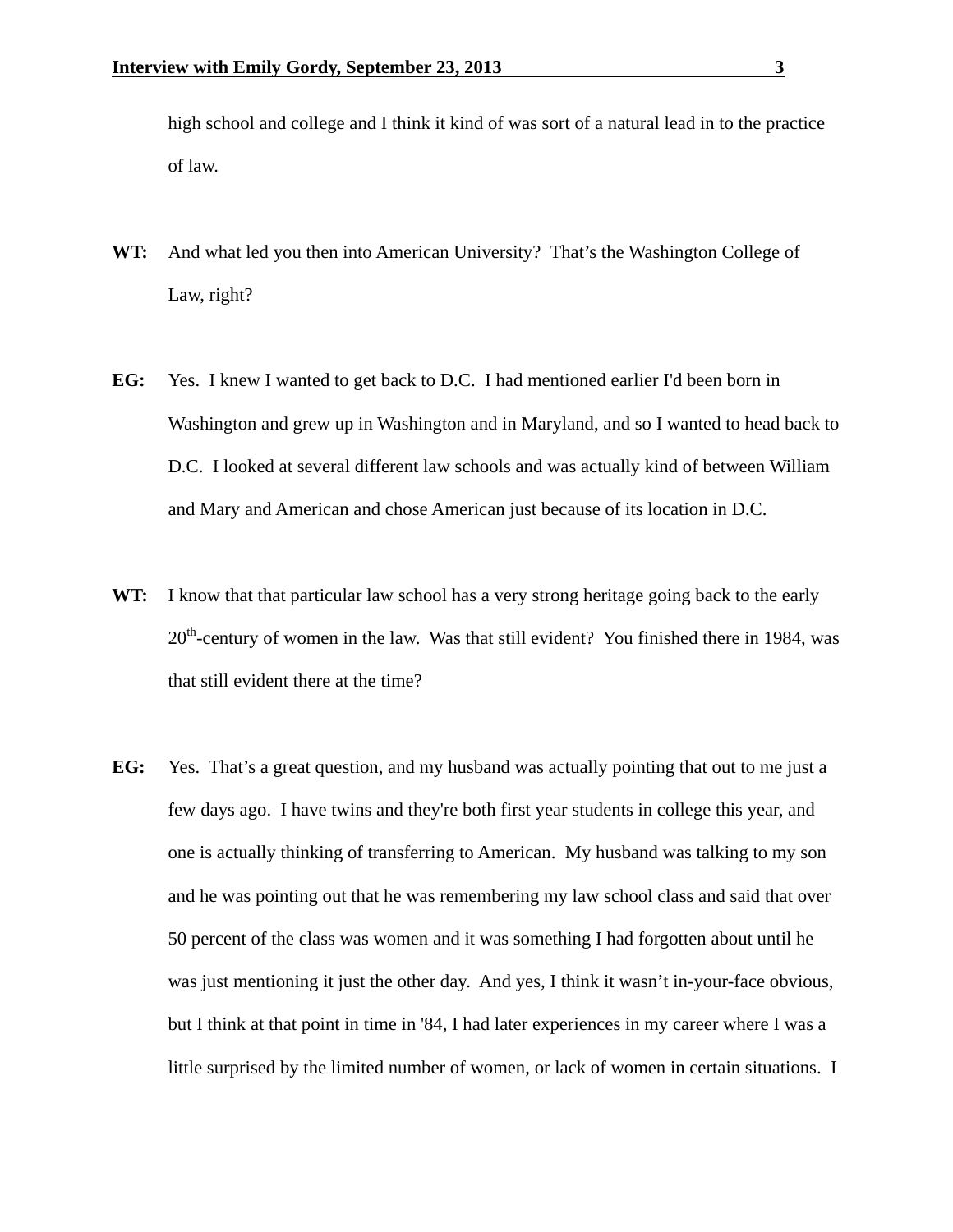think my law school experience was unusual in that, with over 50 percent of the class being women, it was a very balanced perspective. And you took away from that, I had an expectation that that's what the workplace would be like going forward. So it was a great school to go to, for women, and I think they've really tried to encourage that balance, again, without being overt about it. It just seemed very natural.

- **WT:** Did you have any preparation that led you ultimately into the securities area, a specialty in securities law or did you just have something else in mind?
- **EG:** No. Some people do take that avenue when they're in law school. They really emphasize a certain type of law either through their coursework or their internships or certain of the advocacy groups. AU offers a lot of advocacy groups or summer jobs that they had. I took securities law and corporate law in law school and I was interested in the subject area, but I think another way that people find their path in the legal profession is based on their interests, but also coupled with the jobs that they get. I think, again, that I was lucky enough to get a job early in my career at the SEC. I found my passion in this area through that, those initial positions that I had, so I really developed it more by serendipity, or luck if you will, by again getting that first position.
- WT: Remind me again the first position you had was out of law school?
- **EG:** It was with an appellate board at the Department of Labor, so it was writing appellate opinions, dealing with compensation for injuries, for disease and injuries. And the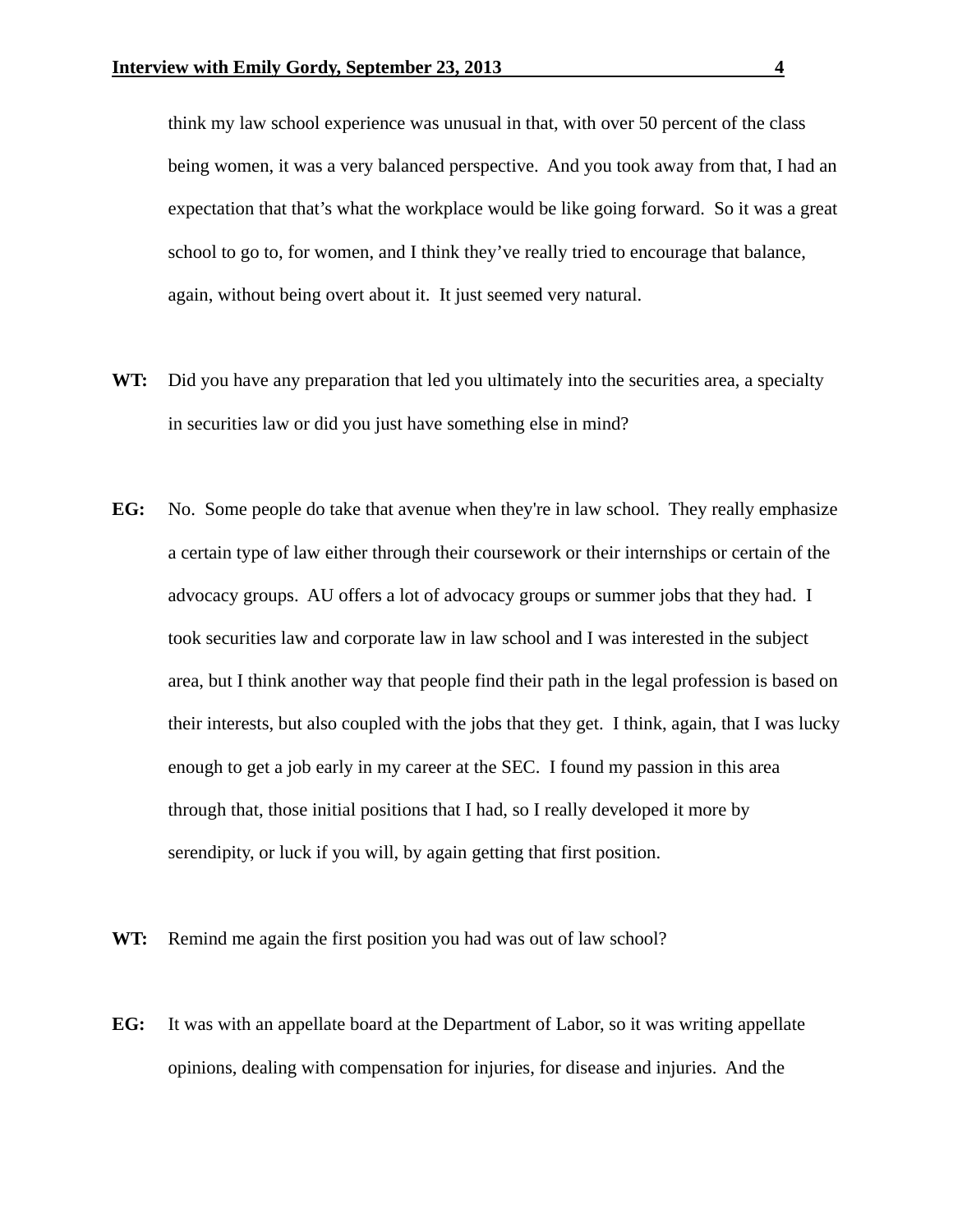benefit of that position, I think just the entry level position, was the writing that I was able to do there. I think it was just a lot of writing and developing the analysis for the particular decision that was being made in the case and then putting together the analysis and the conclusions. So it was a good first writing job. It was not a career, and I think it wasn't going to provide a lot of different opportunities that a place like the SEC did.

- **WT:** How long did you stay there?
- **EG:** Two years. So really it was long enough to have the work experience, get the writing experience, and then begin to look for another position that really would take me in an area that would develop my career.
- **WT:** Tell me a little bit about the circumstances that brought you into the SEC.
- **EG:** The market fluctuates a lot, both the stock market and the job market, and the time that I was looking for a job I think both the legal profession and the law jobs at in-house or broker-dealer firms was exploding. And so there were a lot of opportunities at the SEC, they were having to fill a lot of positions, and I saw an opening in the Office of General Counsel and I thought it looked interesting and I applied for it.
- **WT:** Who was the general counsel at the time?
- **EG:** It was Dan Goelzer.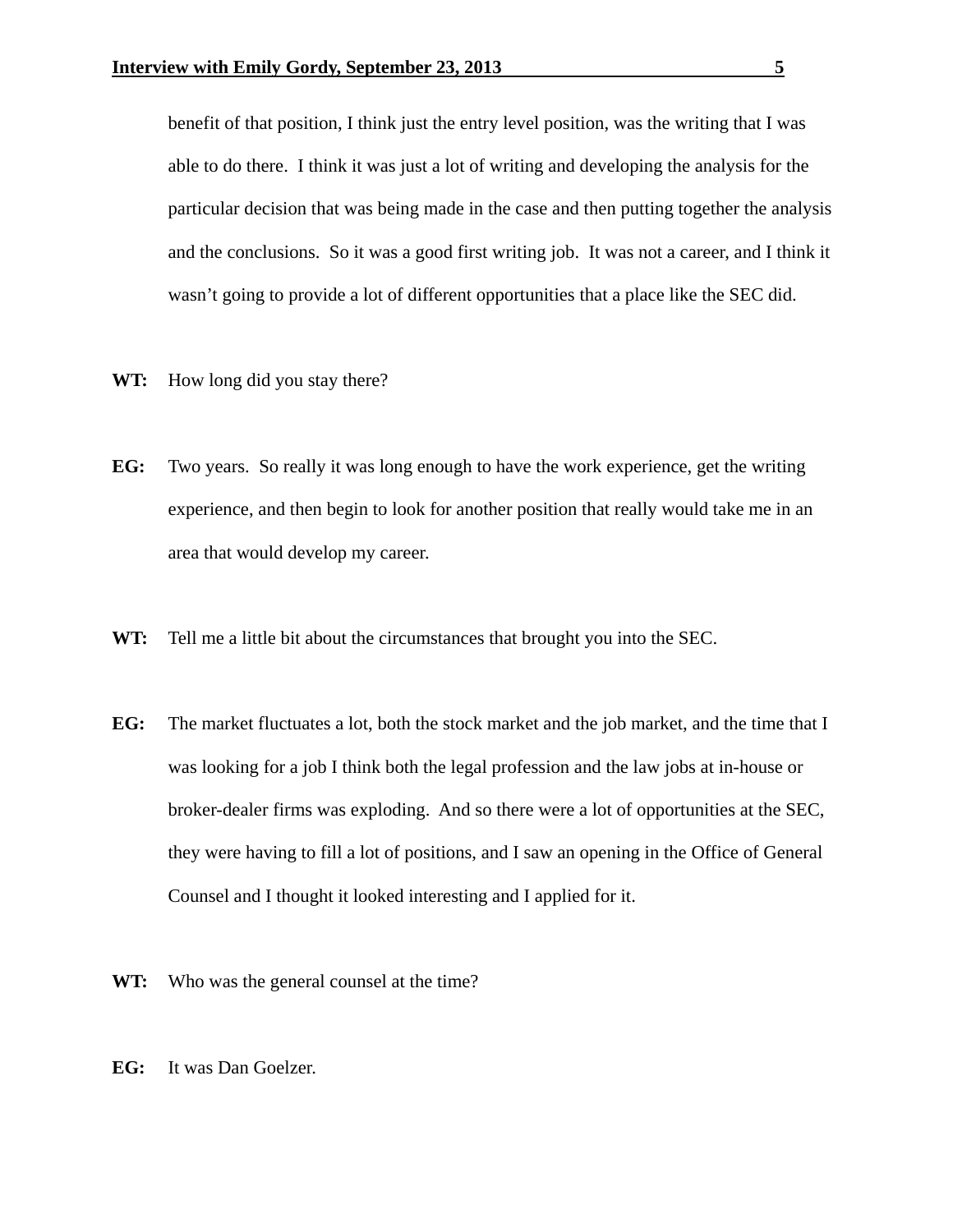- **WT:** Then, tell me a little bit about your work at the SEC, or maybe start with the environment at the SEC in general and then we can focus in on your work.
- **EG:** Well, at the SEC, I came in at a very interesting time. It was in August of 1987.
- **WT:** Okay, just before the break.
- **EG:** Exactly, it was about a month before, and David Ruder had started a couple of months before, so he was the Chairman, and my impression of him was that he was a very thoughtful, deliberative, intellectual Chairman. But the Commission itself was a very diverse group. My impression of those first days of the market break, I was a very new staff attorney, very low on the totem pole. so I wasn't exposed I think to a lot of the higher level discussions that were going on, but at least the first couple of days it seemed a little chaotic. But I think everyone then poured their efforts into assessing the situation and going through the various analytics and studies that they had to undertake to understand what happened there.

 In the Office of General Counsel, it had three separate sections. One was the counseling group, one was the appellate litigation group, and the other was the other litigation in the Office of General Counsel that basically defended the Commission and staff in various actions. So I was in the counseling group, and the counseling group was divided into three or four different areas that focused to develop expertise and understanding of the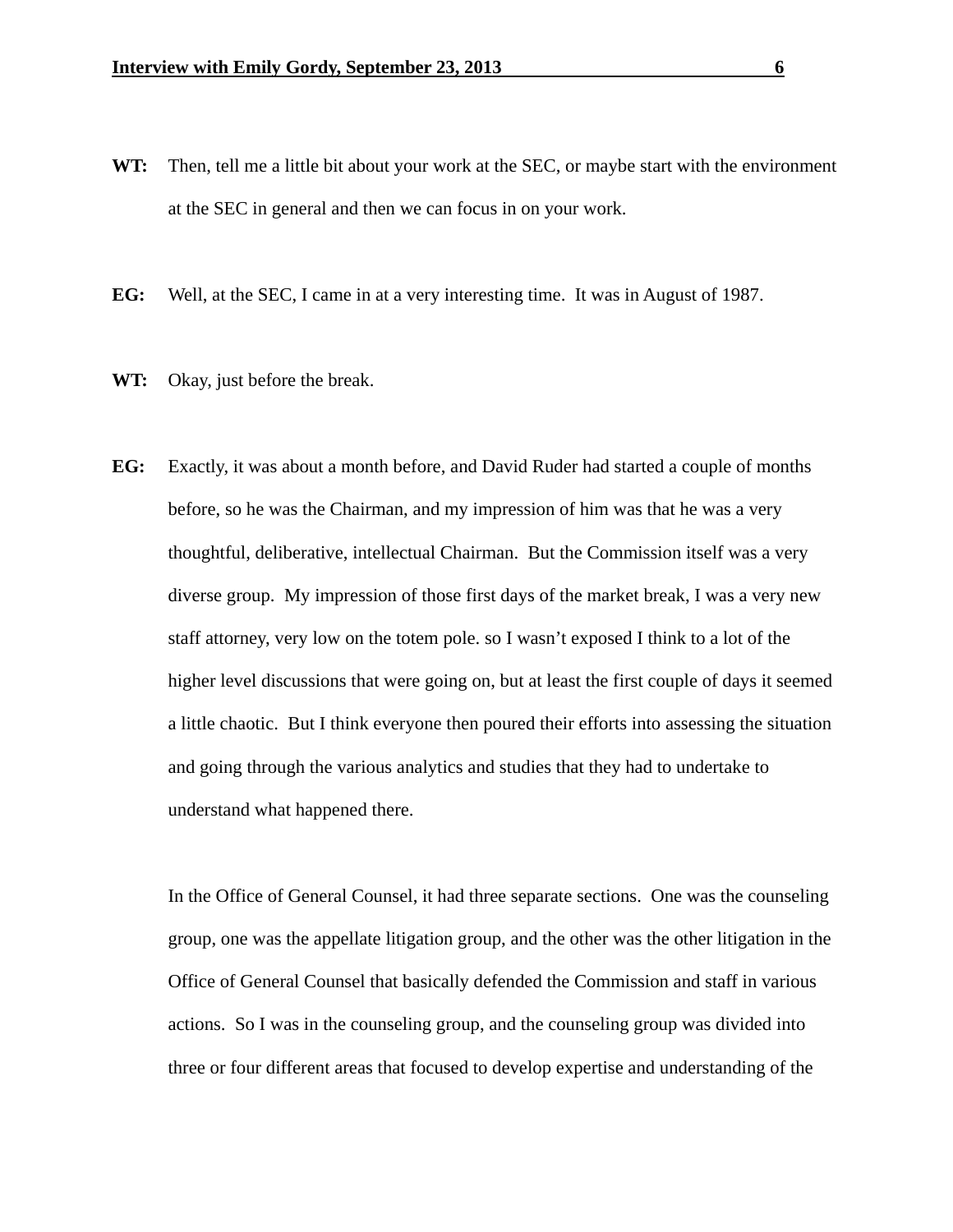issues in particular areas, so I was in the broker-dealer counseling group. We specifically focused on the issues that arose, or arise, with broker-dealer regulation. There was another group dealing with insider trading, the '40 Act, just to give you some examples, but I was in the BD counseling group.

- **WT:** Okay, how big was that particular group?
- **EG:** There was an assistant general counsel, a woman, and there was a first-level manager that was a special counsel, and a woman as well, in the BD counseling group. I would say there was probably eight to ten people in the group. There were a number of us that were just starting out so I think we were kind of leaning on each other in terms of getting the ropes down quickly, but there certainly were people that had been there a long time so there was a lot of resources.
- **WT:** Was there anyone in particular, not just at the SEC but maybe coming up through law school, who served as sort of a mentor or a role model for you? It could be men or women. We were speaking specifically just a second ago about how there were women in the office in senior positions.
- **EG:** I think there were a few women, yes. I think that folks that were the most helpful in mentoring were women that were pretty close to my age but they had started before I had, so they were at sort of I would say the first-level management positions. One person was Colleen Mahoney, who, at that point, I think she had moved over to the litigation side of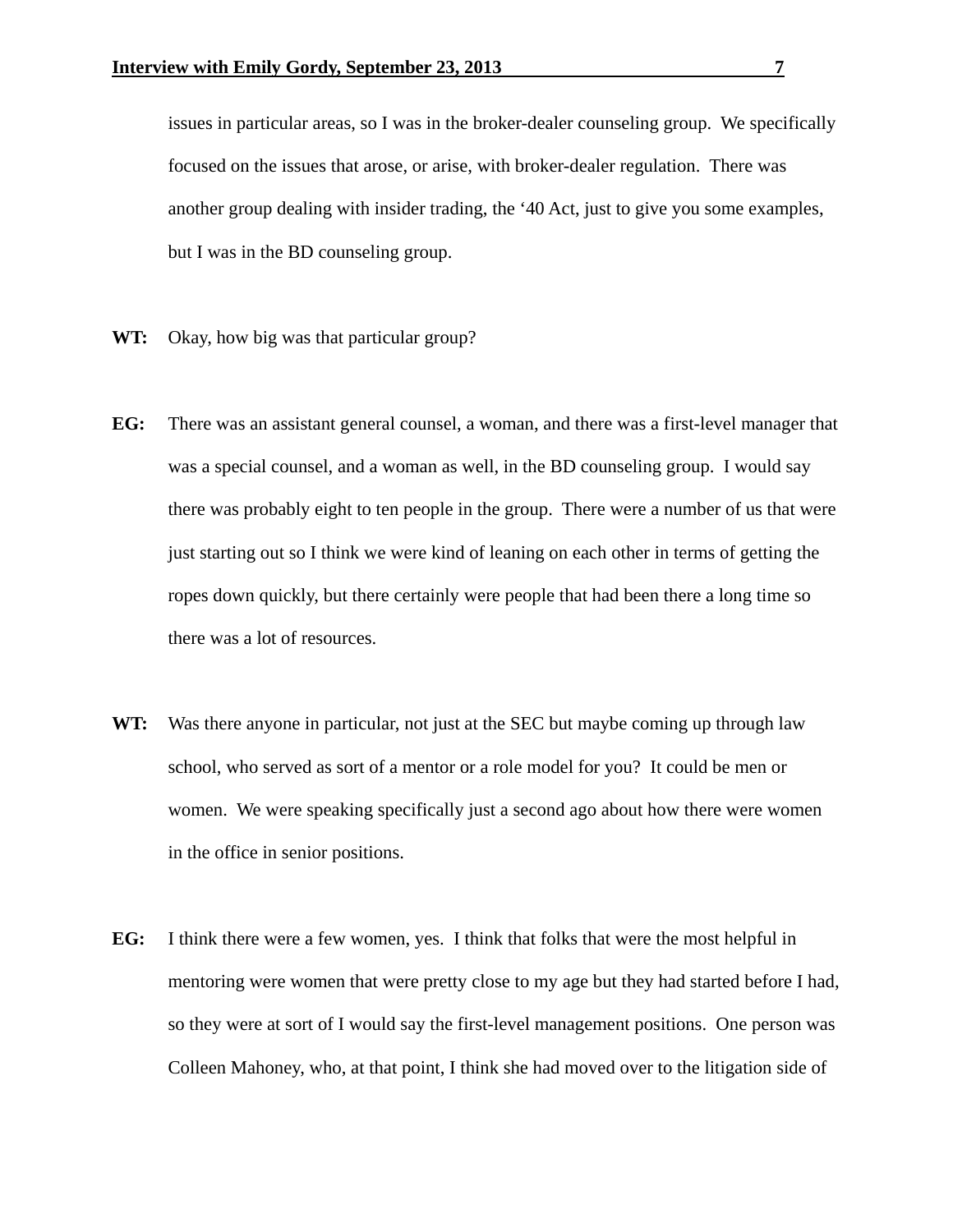the office of the Office of General Counsel, and then Joan McKown, who was I think most recently the chief counsel of Enforcement. She left a couple of years ago, but she was a couple years ahead of me in terms of experience at the SEC and she was in one of the other counseling groups, she was in the insider trading group. It wasn't just insider trading; it was dealing with Corp Fin issues as well. She was in this other group, but then, I'd say within six months after I got there, she moved down to Enforcement in a management role. But those were two individuals that I ended up working a lot with over my whole career at the SEC in other capacities so I think kind of the mentoring probably started there.

- **WT:** Was there still a sense of novelty at the SEC at this time that women were starting to take in these positions?
- **EG:** I did not get that sense. I felt that there were a lot of women there, and I saw them in senior positions throughout the Commission from the very beginning of my tenure. For example, when I first went for my interview at the SEC, from the outside, one of the people that interviewed me was Linda Fienberg, who at that point was I think was the associate general counsel under Dan Goelzer. And then by the time I got there, she had moved over to be the executive assistant. That was the name of the position at that time. I think they've subsequently changed the name, but she was the senior sort of legal adviser to Chairman Ruder. So she'd moved over into that senior adviser position.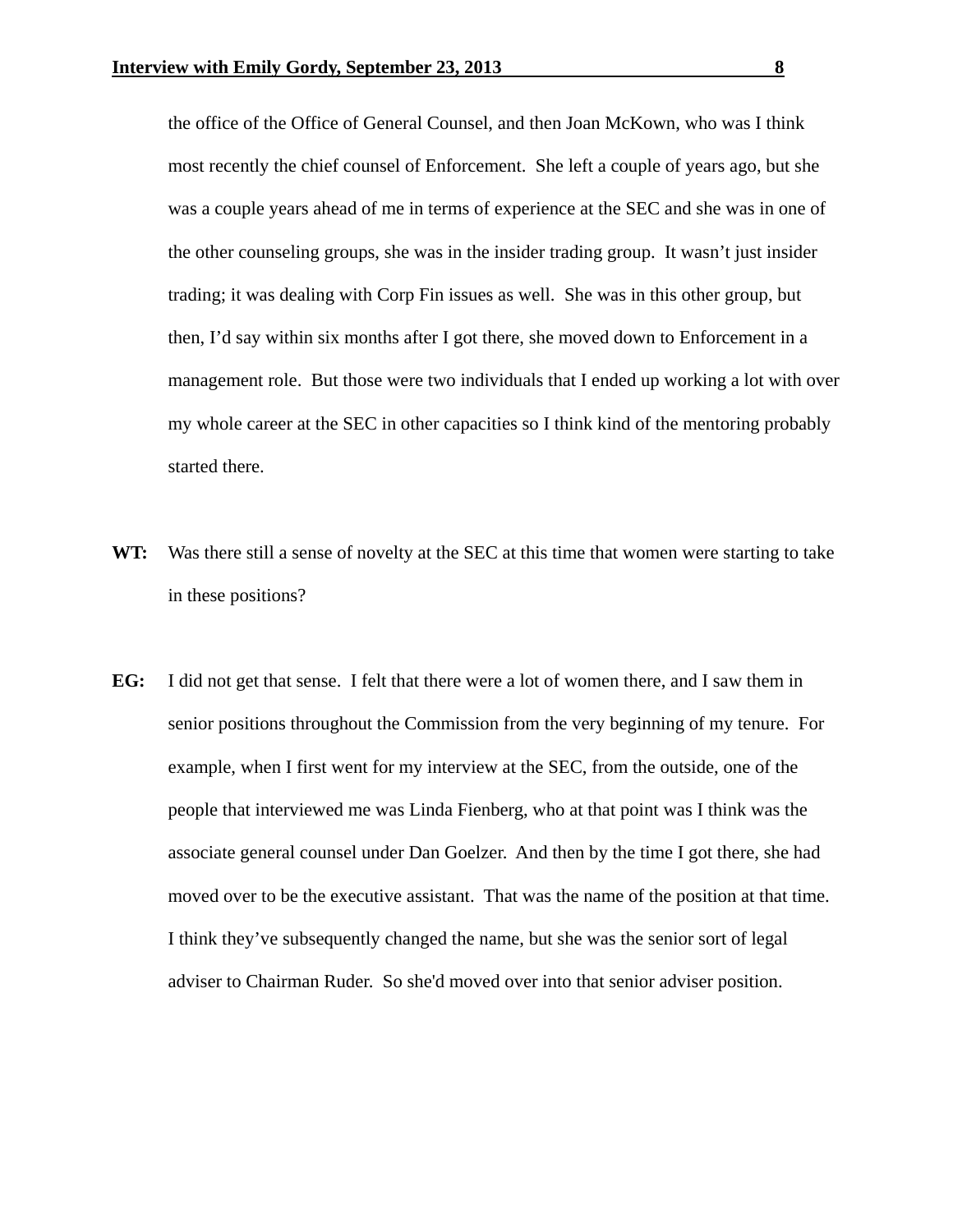I did notice throughout my whole career that those individuals who took that position, it tended to be a launching point for other senior positions on at the Commission. But there were a lot of other assistant general counsels, and at that point Linda Quinn I think was head of Corp Fin as division director, so there were senior people throughout at all levels at the Commission.

 Aulana Peters was one of the Commissioners, so she was a very interesting kind of role model to watch. She was energetic, passionate about securities law and regulation and what she did, and she had a sense of humor and she was very sort of pro-enforcement, too, so I think she also presented a good role model to be able to observe that.

- **WT:** Could you tell me a little bit about your day-to-day work in your early years at the SEC?
- **EG:** In the Office of General Counsel, there were two or three major functions. One was to review the enforcement recommendations coming up from the Division of Enforcement. All the recommendations that go to the Commission, before they go to the Commission, they're vetted with the Office of General Counsel and with the other appropriate divisions that have the subject matter expertise for the particular cases under investigation.

 And so the Office of General Counsel, in this counseling group in particular, we reviewed all the enforcement recommendations. We reviewed them, we spotted issues, we had a Monday morning meeting that would last a couple hours where we would go around the room and present on our cases and get the input of the General Counsel and his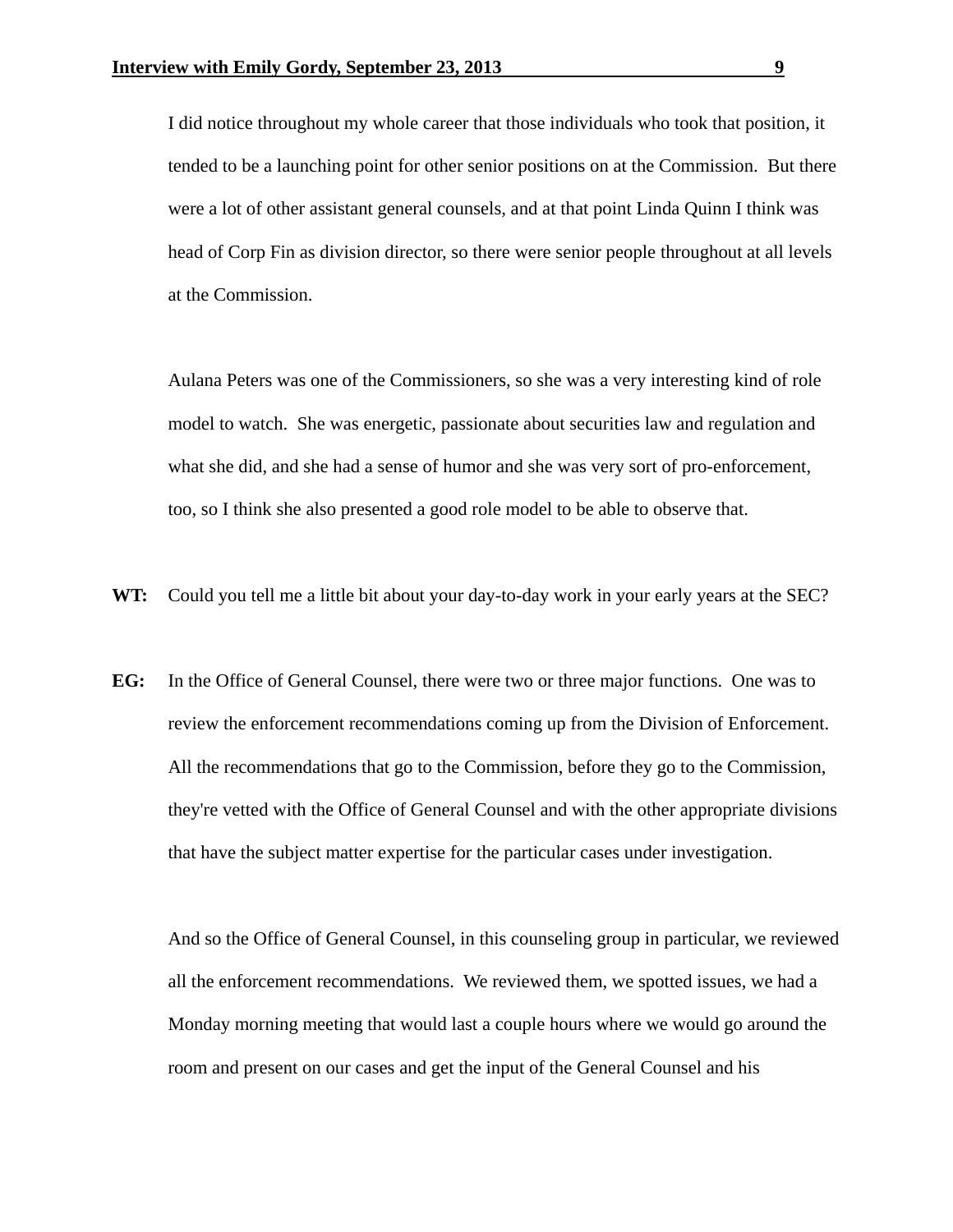management team on any issues, both issues that we'd raised and maybe other issues they identified. And so that helped me hone my skills in terms of issue identification, resolution, and also just being open to hear what other people had to say about issues, and it was a huge learning experience.

 We also worked on rule filings and commented on, from the Office of General Counsel's perspective, rule filings that were pending. I also got to work on and complete the rule filing that had been started before me by other folks, but I took it on and brought it across the finish line, which was a rule filing to make the proceedings for the individuals that practice before the Commission, the attorneys and the accountants, to make those proceedings public. They hadn't been public before and we wanted to have more transparency into those disciplinary proceedings, and so I worked on that rule filing, which was a great experience in terms of development of a rule and responding to comments and drafting a final rule.

 We also wrote some opinions, worked on some appellate opinions, I think, if there was some overflow work that needed to get one. But it was a lot of advising and raising issues on other matters were occurring within the Commission.

**WT:** When you got there, just after the '87 market break, were there duties specific to that that you had to deal with, or was that insulated at your level?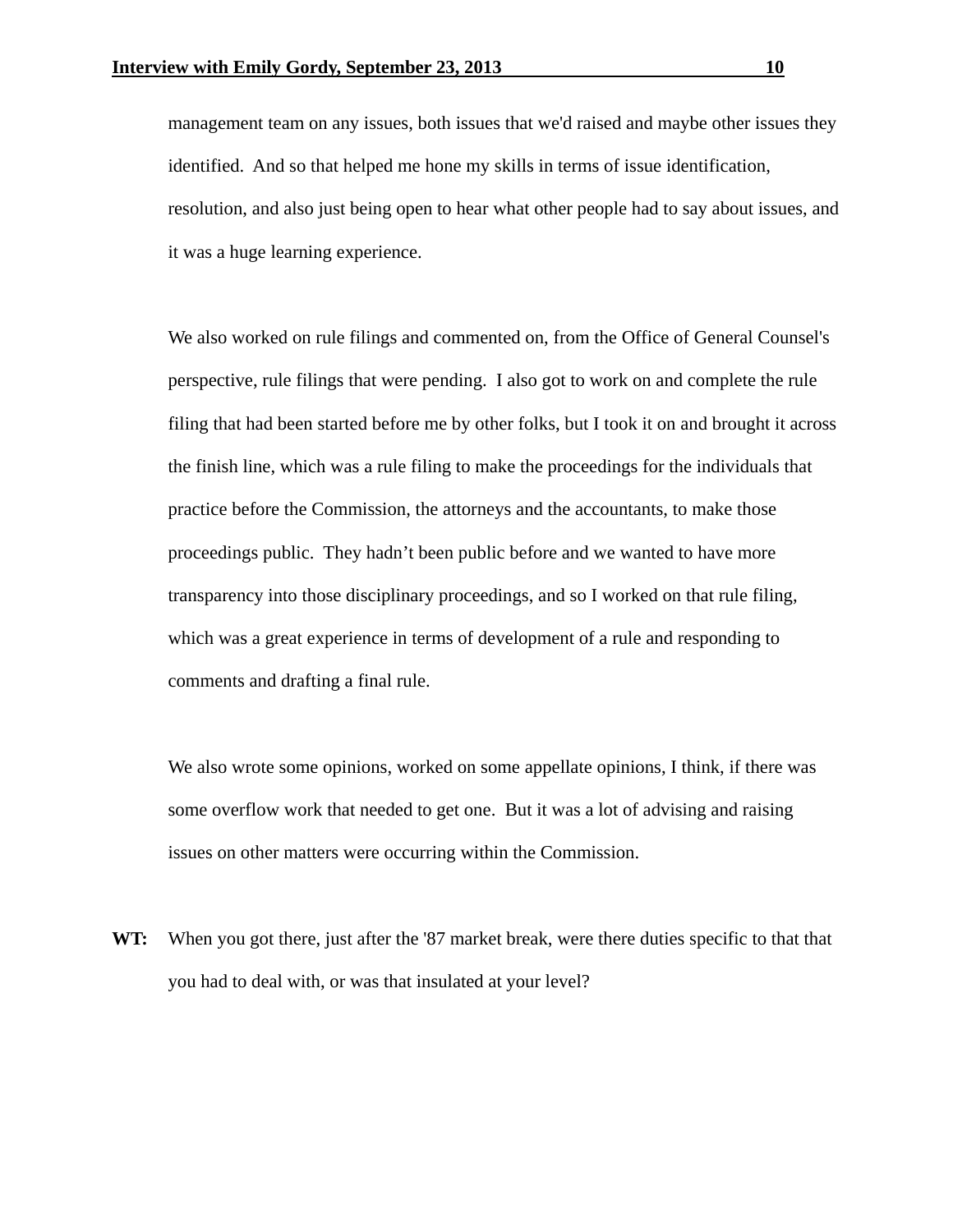- **EG:** No, it was not my level or in my particular group. Current trading in markets but formally the Division of Market Regulation had the heavy lifting on doing the study and looking at those issues. I am positive there were a lot of people in Office of General Counsel working on it, but not at my level.
- **WT:** Okay, so then when is it that you move over to the Enforcement division?
- **EG:** I was in the Office of General Counsel for two years, and at that point was considering whether I would stay there or look for other opportunities. And at that point in time, I got a call from the Division of Enforcement from—I mentioned Joan McKown who had been in the Office of General Counsel but had moved down to Enforcement. Specifically she was in the chief counsel's office in Enforcement working in what was formally called the branch of regional office assistance and they had an opening and she wanted to know if I would be interested in it. And so I said, sure, I'd love to talk to her about it, and went down one day to talk to her about it and they offered me the position. That was in July of 1989, so it was just about two years later.
- **WT:** Why don't we talk about some of the work there that you did then?
- **EG:** I actually didn't intend to stay as long as I did there.
- **WT:** You stayed there, right, throughout the rest of your time at the SEC?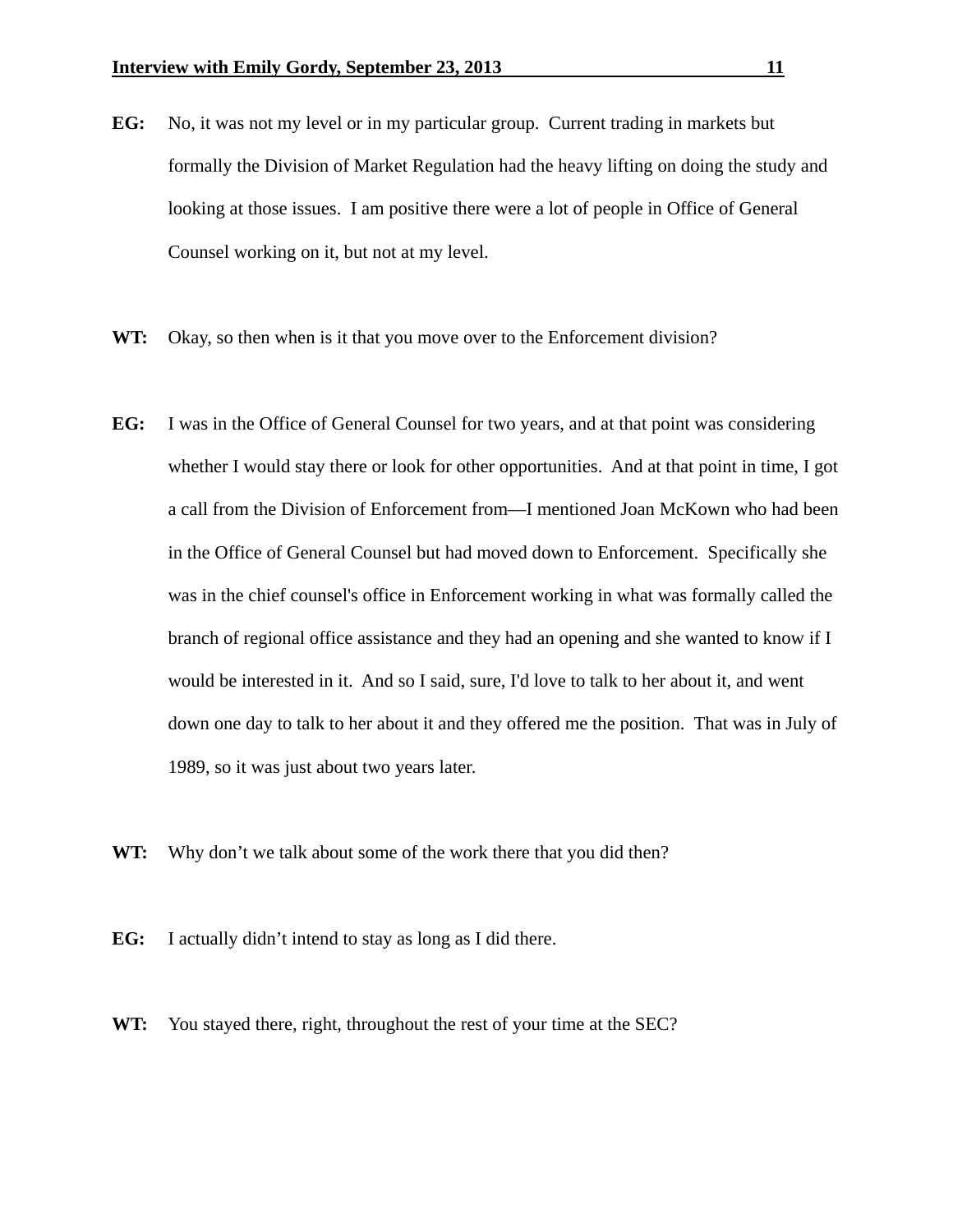**EG:** Yes. I was there from July of 1989 through July of 2000 when I left the Commission, and basically had a series of jobs and promotions in that particular group. But I would have to say that was probably one of the more interesting places to work at the Commission because you really saw everything.

 The way that the regional offices at the Commission, the way that their enforcement program was structured, is that they would work on the investigations in all of the regional offices throughout the country, but in order for their recommendations to go to the Commission for authorization, their recommendations for a formal order of investigation, to file an administrative proceeding, file a complaint, settle an action, bring a subpoena enforcement action, they all had to come through our group. And I don't know if it's changed, but certainly throughout my tenure the regions brought a good twothirds of the SEC's enforcement program every year, two-thirds of their cases.

 So that was a huge volume of work. A wide variety of issues touching all manner of enforcement cases brought by the Commission came through our group, so you saw everything. And it was a fairly small group of about ten people at most, and so it was high pressure because you had a lot of work going on and you were looking at recommendations at any point in time really spanning the beginning of an investigation to the conclusion of an investigation. You saw fairly straightforward investigations and you also saw a lot of emergency actions, temporary restraining orders, requests and needing an authorization within twenty-four hours to go into federal court to freeze assets.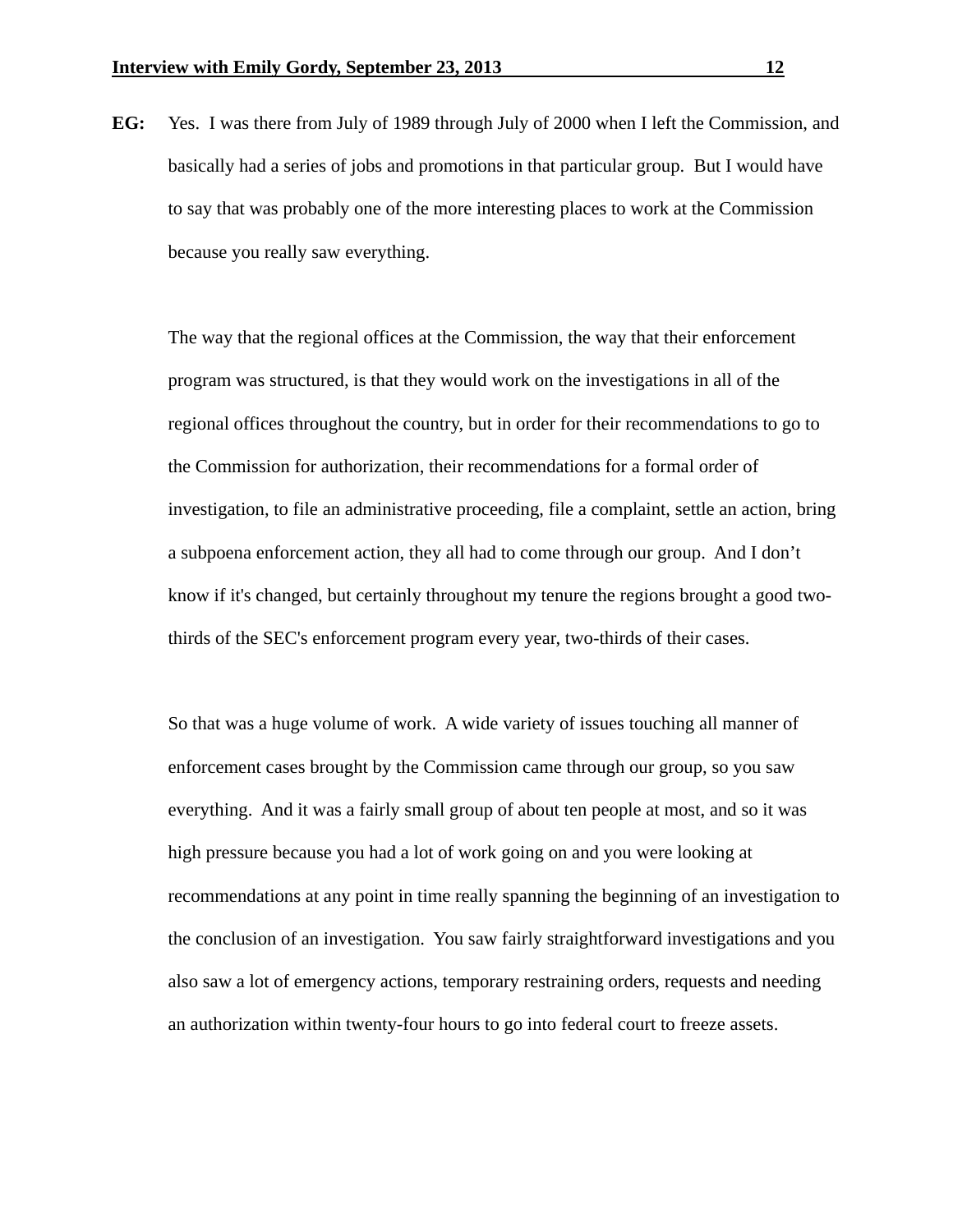We were the ones who reviewed those recommendations for both factual and legal sufficiency, but also for whether the request conformed with basically either the Commission's or the department's policies. So there was a lot of information that was coming our way that we had to absorb and then work with the regional offices to—if they couldn't frame the recommendation exactly the way they wanted to or the way they'd framed it—to work with them to frame it in a way that complied with, again, either the legal requirements or the policies that we wanted to ensure consistency on.

 You need to have a consistent enforcement program and when you've got recommendations coming in from all over the country naturally there can be issues with that. And so this was one mechanism to make sure that there was at least a broad-based consistency. It was a lot of phone calls and working with people at all management levels, staff and management levels, throughout the regional program in terms of helping to frame their recommendations and get them through the Commission.

 So that was on the kind of the back end, if you will. The front end was before, I hate to say it, but it was before the instant communication we have now. The intranet within the Commission didn't exist at that point, there was no video conferencing, and so we basically represented the regions to the Commission and so we were at the Commission meeting every week presenting the region's cases to the Commission, answering questions and getting authorization of their actions for them. They would come in to the Commission meeting and present live if it was a significant case, but hundreds of cases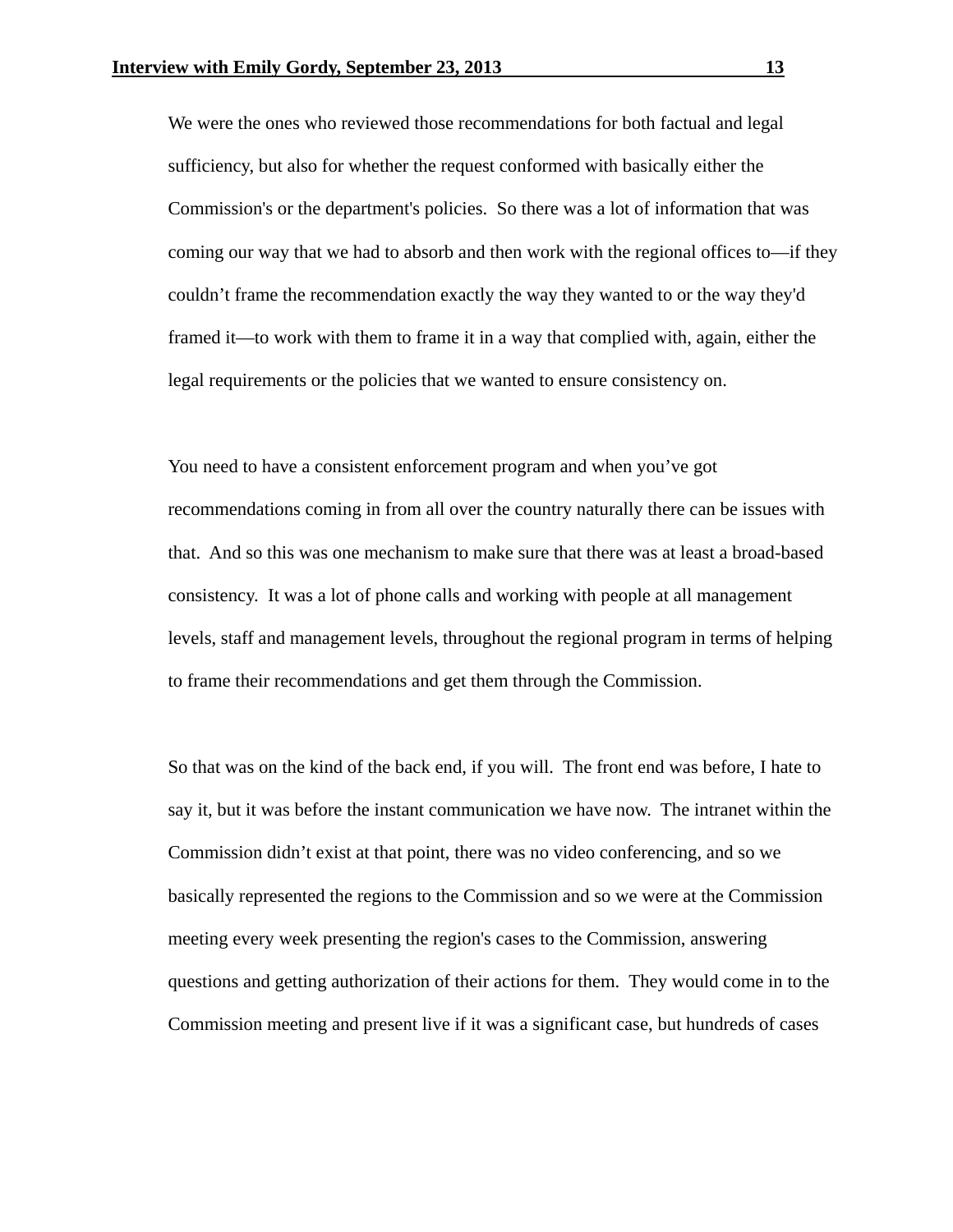every year, it wasn't feasible to have everyone flying in all the time so for the vast majority we handled the cases before the Commission.

 And that also involved, I was mentioning earlier, the emergency actions. If there was a huge ongoing fraud and we needed to go into court very quickly, we would work with the staff to develop the recommendation and then work with the Commissioner's office, whoever was the designated duty officer, to approve an emergency action. We would work with their staff to give them a heads up that we were coming, give them background facts and then present the case one-on-one to the Commission and their staff to get authorization.

 We would often, in most cases, have the region on the phone also to help answer questions and work with us to get authorization. So it was a fascinating place to be, a fascinating position to have because, again, you were kind of right in the thick of it helping to get these actions authorized.

- **WT:** If I understand properly, the Office of the Chief Counsel's responsibility with respect to the division is essentially to maintain a consistent legal standpoint for the Commission amid all the various actions?
- **EG:** For the enforcement.
- **WT:** Yes, for enforcement.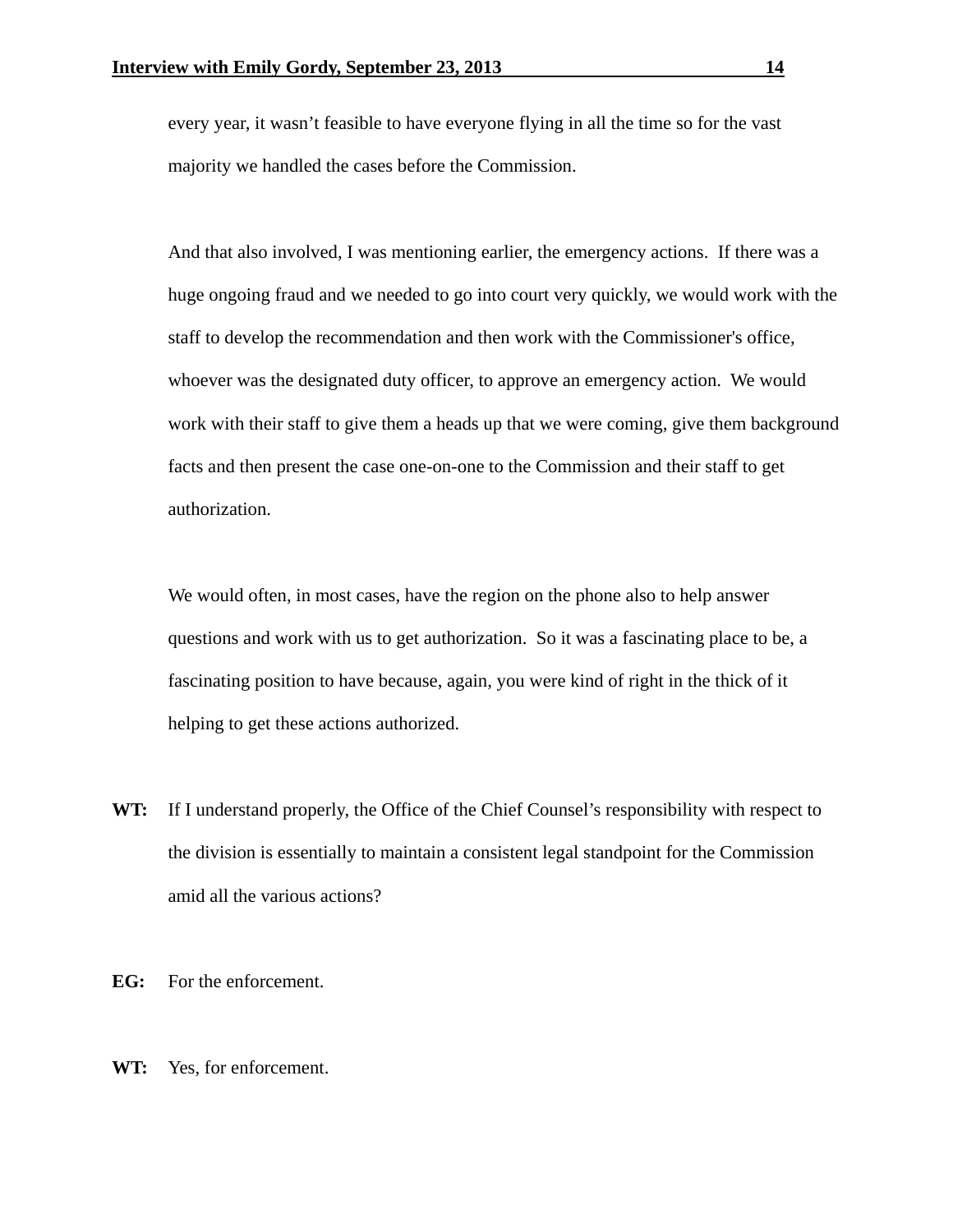**EG:** The thing about the Commission then and now is, there are a lot of people throughout the Commission with expertise in various areas, and when I mentioned my prior position in the Office of General Counsel, the General Counsel's office was also looking at it from a consistency perspective. If we were dealing with an issuer reporting a 10-K or a 10-Q, failure with the reports that the issuer had filed, that case, if it was coming from a region, it would be viewed by our office in Enforcement.

 There was also this, I described it earlier, a vetting process. It would go to the Office of General Counsel. They would look at it for consistency purposes and legal sufficiency, but it would also go to the Division of Corporation Finance. And there were people designated in each of the operational divisions to be the Enforcement liaison, so we had someone in Market Regulation, Chief Accountant's Office, Corporation Finance and Investment Management, so we would also go to them to get their view of the case for consistency purposes as well.

 So our biggest thing, we served a lot of different purposes, but one was from an enforcement perspective, from a chief counsel's office perspective in enforcement, did we have all the facts that supported the charges, were all the people that were proposed to be named, did we have legally sufficient cases against them, and were we seeking the right relief from a sanctions perspective; from a case brought in federal court or an administrative proceeding, are we seeking the right relief?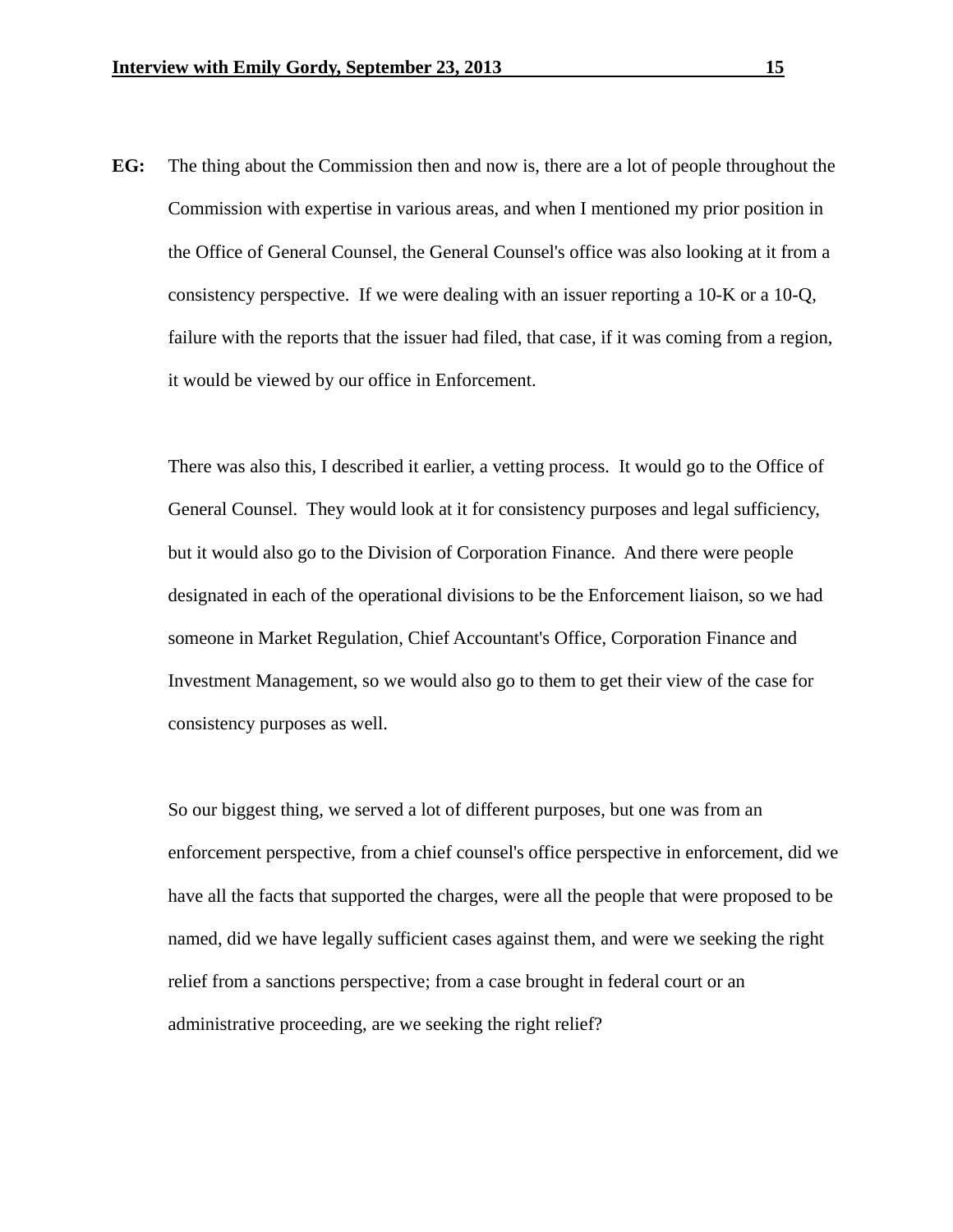So we were looking at it from a consistency standpoint, from sanctions, charging decisions and all of those types of issues. And because we would see so much, we frequently became the group that would be looked at for policy, for policy shifts, policy changes, answering questions on particular policy issues. I think that's a natural place in the chief counsel's office for those issues to be resolved.

 And the chief counsel's office in Enforcement, the branch of regional office assistance, was probably the biggest component of the chief counsel's office. There were other individuals in the office of chief counsel who had other responsibilities, but our group was probably the biggest component so we dealt with a lot of policy issues as well.

- **WT:** Was it your perception that—whether in terms of the types of enforcement, actions one would deal with, or the way that they would be dealt with—if there were shifts in that with either changes in the market or changes in policy at the Commission? Did you notice trends over time, I guess is the question?
- **EG:** Well, yes and no. I think one early observation I had was that strong regulation and strong markets and fair markets was something that was not influenced by politics, by whether you had a Chairman that was appointed by a Democratic President or a Chairman that was appointed by a Republican President, and then the composition of the Commission would shift depending on who was in office.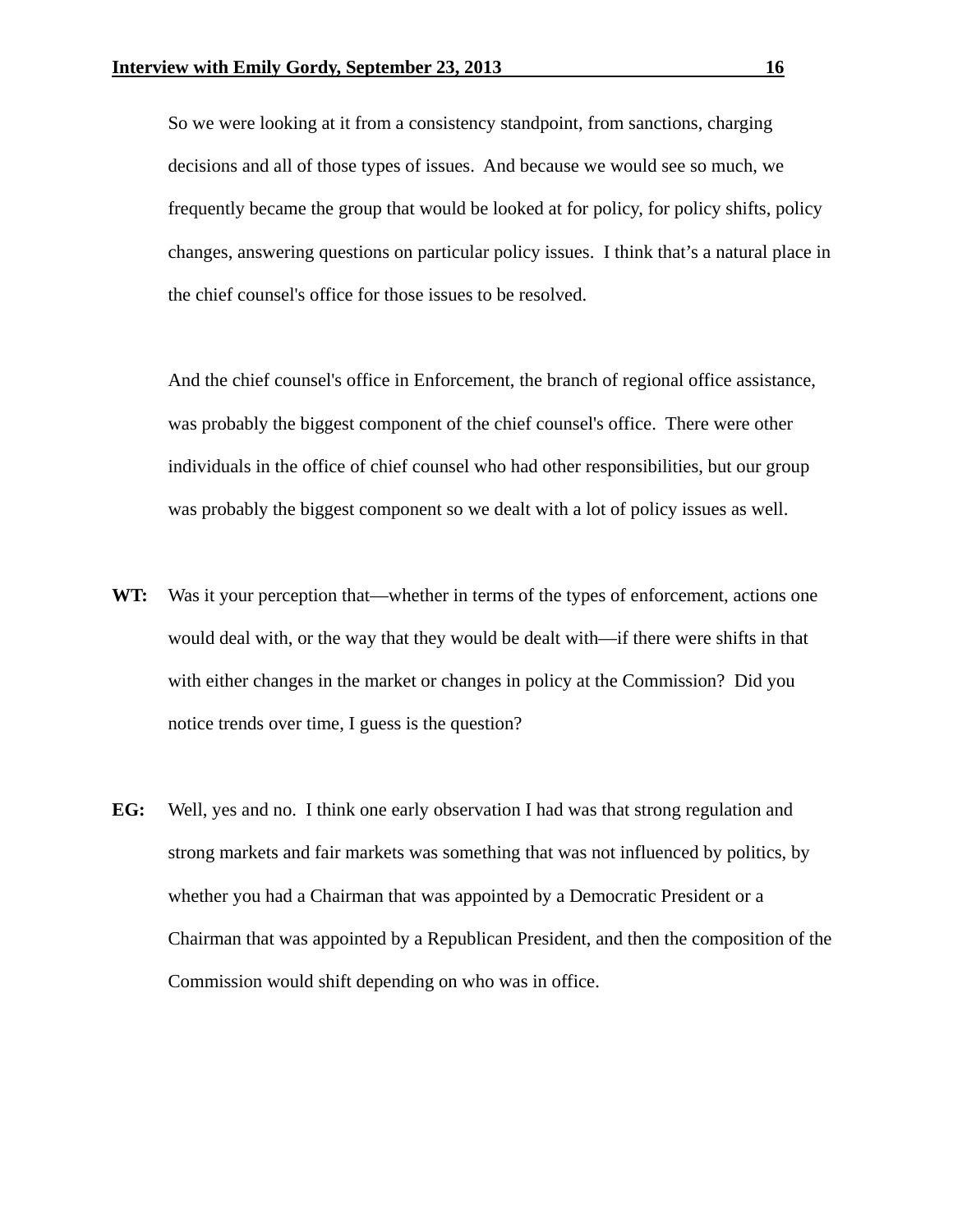Early on I noticed that I think there were other federal agencies where that wasn't the case. You could have a political agenda that would manifest itself in how the policies were implemented at that agency. Early on I noticed at the SEC that wasn't the case, because, I think again, strong regulation and fair markets really benefited those whether it was a Republican or a Democrat, pro-business, pro-investor, it was all basically the same. Everyone seemed to have the same perspective.

 There was, I think, only one instance where I sort of thought, "Oh, I don't know, I don't know if this is the right thing," and it was when we were loosening up some of the Reg D exemptions and raising the dollar figure, I think, for 506 offerings early on. I think that was viewed as a very pro-business stance to take and I think some of us, at least on the enforcement side, worried about what might happen to investors at that point in time with relaxed requirements in terms of those offerings. I think we didn't see the havoc that we thought might happen at that point in time. Again, that was early on.

 On a different aspect of your question, we would see certain trends. The pendulum would swing back and forth over the years on particular sanctioning issues, more around the edges. One area that we would notice that focuses would shift is when you had somebody who had already been the subject of a disciplinary action, either a criminal conviction taken by the criminal authorities or an injunctive action. Sometimes the pendulum would shift away from Enforcement using that action to bring a follow-up administrative proceeding, the pendulum would shift away from that and it was viewed as not a good use of enforcement resources because the person had already been disciplined.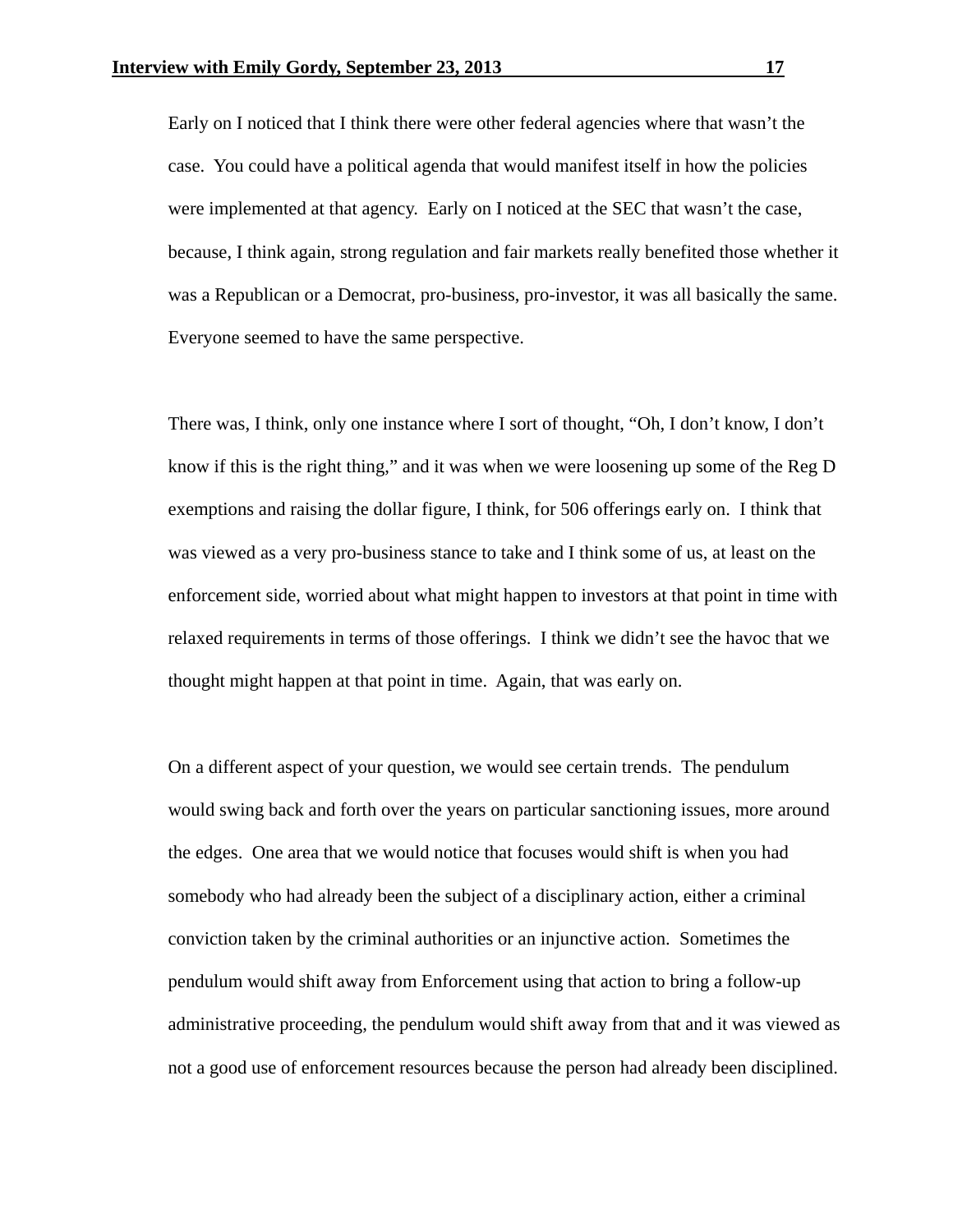I think the pendulum would swing away from that approach towards the need to bring those follow-up administrative proceedings, because, for example, criminal convictions only last ten years in terms of their statutory disqualification effect so there's a definite benefit with the Commission acting. So in some instances I would see shifts, but not from, I would say, a political bent, and in other areas it was more from a use of resources.

- **WT:** And then would there be certain enforcement priorities coming from within the Commission, not necessarily political ones? For example, Chairman Levitt is known for prioritizing pay-to-play rules.
- **EG:** Absolutely. You would have a particular Chairman or Commissioner who had a particular area that was important to them and that they felt needed the regulatory attention because of issues that they saw in that arena, and I think Chairman Levitt's a good example. When he came in it was pay-to-play and other areas in the municipal securities market, and so we definitely ramped up our focus in that area and brought a number of significant cases in that area. So, yes, that's exactly right.
- **WT:** Do you even have to hire new specialists in that sort of area, or do you just become more adept at it yourselves in going into an area like municipal securities?
- **EG:** My sense was that we had the expertise there. We certainly had the expertise within the Commission, so there were individuals that had worked on those rules. Actually, I think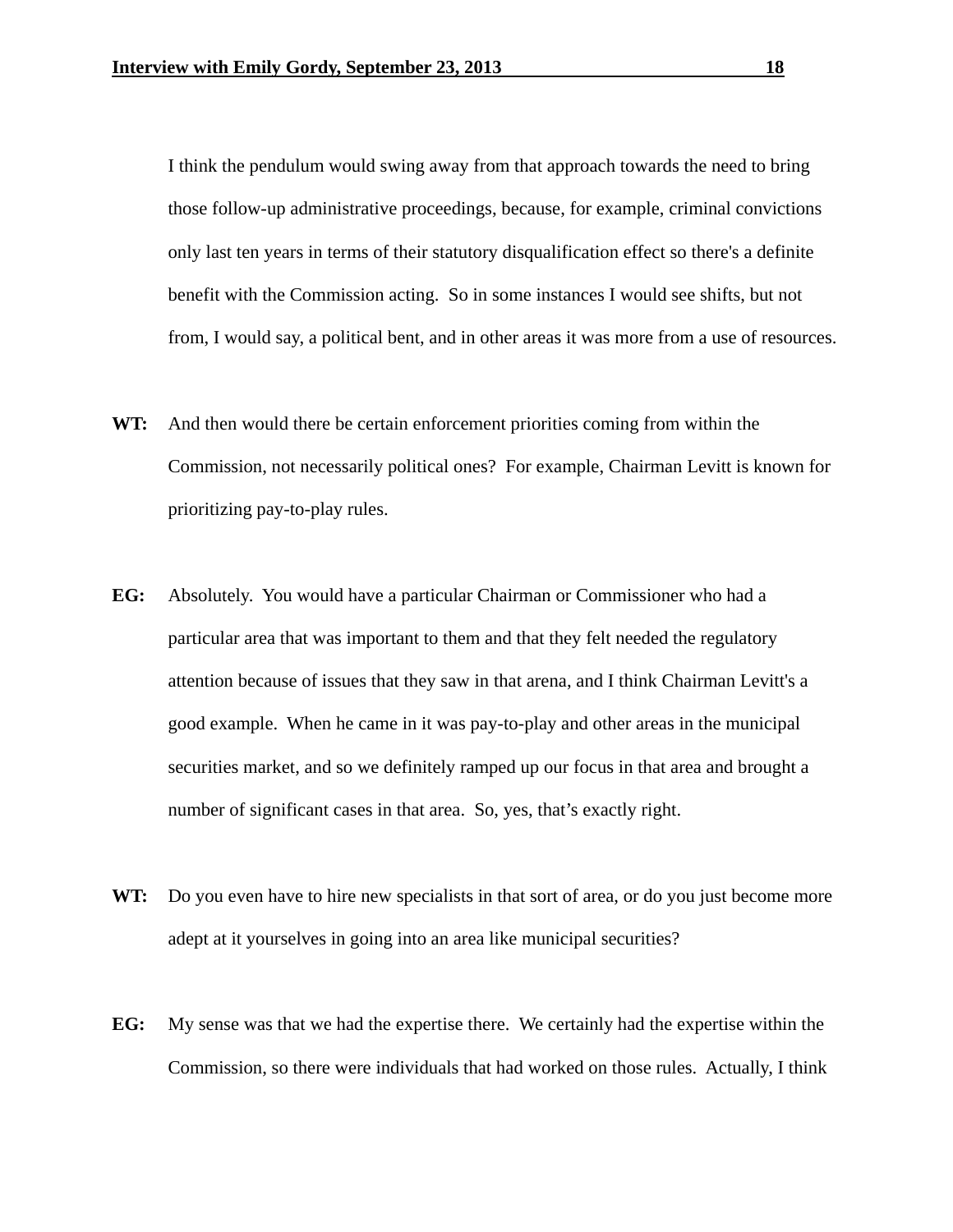at that point they were probably in Market Regulation, now Trading and Markets, and they had worked on those rules and so could be our experts when we had issues coming up in our enforcement investigations.

 At that point in time, Chairman Levitt created the Office of Municipal Securities, so I think he both hired people from outside and then also drew on expertise that was within the Commission. At that point in time we didn't have to hire those people in Enforcement. We had the experts to go to throughout the Commission to guide us when we had issues that we needed their expertise on.

 I think you hit on a good point. We definitely would develop our own expertise, and there would be a high learning curve whenever there was a new area, but people ramped up pretty quickly and had a common understanding about a lot of the issues and would use their knowledge and expertise in other areas, and then work with the experts to apply the analysis in the particular specialized area. So you had a lot of people shifting and gaining expertise as the issues arose.

**WT:** Now, just on the subject of learning curves, of course the market is changing throughout this period as well. I mean there was the dot-com boom. You probably leave before the bust, but then maybe we'll discuss it more in your career at the NASD. There's a whole issue of analyst-broker conflicts of interest and that sort of thing. But how would you come up to speed on new sorts of activities in the market that you would need to deal with in enforcement?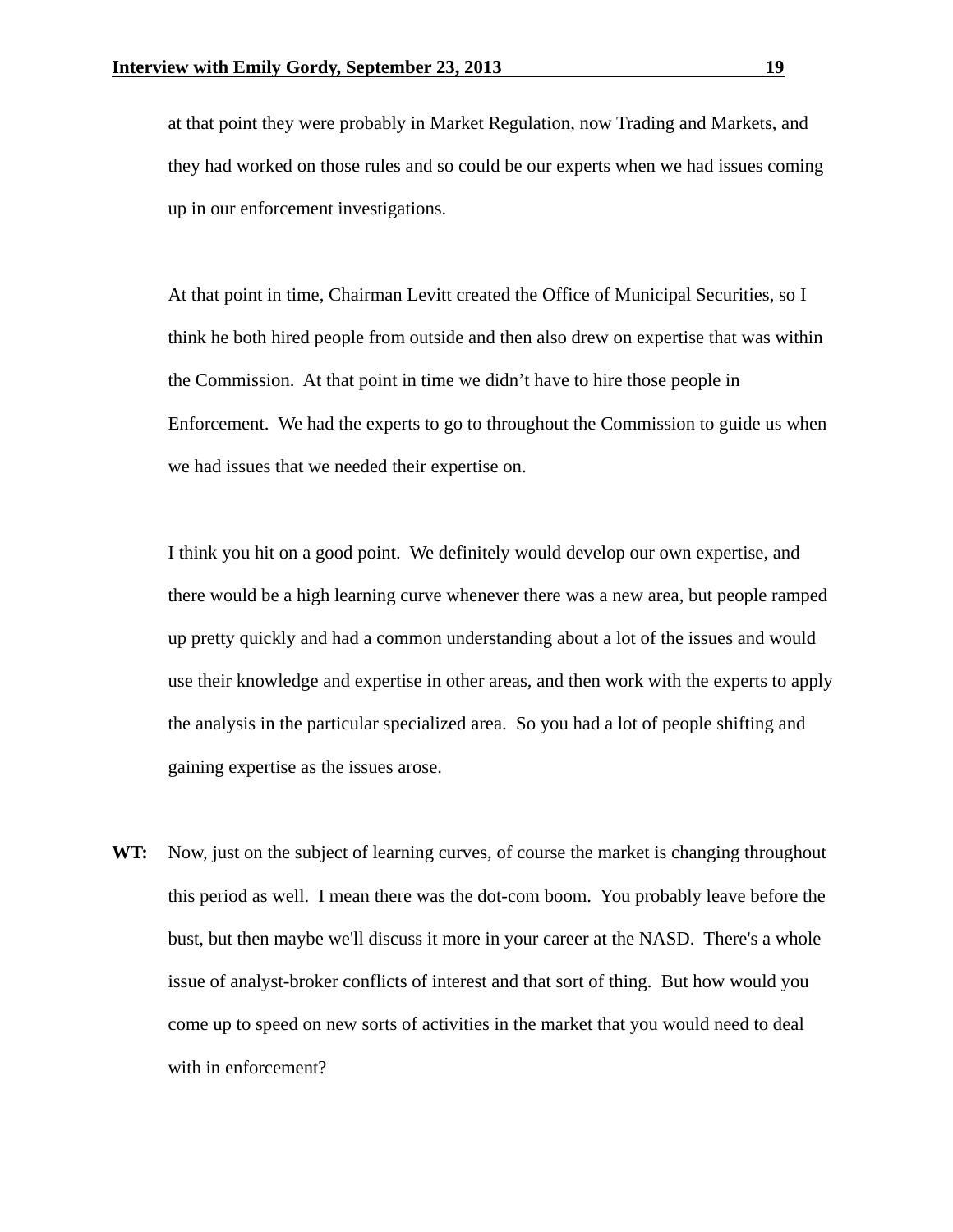**EG:** Well, I think that, again, you had the ability to go to the expertise with the experts within the Commission, and we tended to see, when they got to the enforcement investigation side, the issues had often been identified by others at the Commission at an earlier stage, because in enforcement we were doing our own investigations, but frequently there were issues that had been identified by groups reviewing filings, corporate issuer filings in corporation finance or in investment management when they were monitoring the funds, and looking at disclosure issues both with investment companies and investment advisers, and also those issues coming up through the exam program.

 I keep going back to our relying on the expertise of others throughout the Commission. We did that a lot. When new issues would come up we would rely heavily on those individuals. At that point in time we weren't hiring specific expertise in specific areas. I think in enforcement they shifted to do that in that area after I left.

 While I was there they created a couple of specifically focused groups within Enforcement. They had an insider trading group and a municipal securities group, but they really drew and created those groups with people already in the Division of Enforcement, so it wasn't at that point in time going outside to bring the expertise. It was putting together the people that had demonstrated aptitude for those particular types of investigations and had learned from the investigations they had done, put them together in a group that could then bring that expertise to future investigations.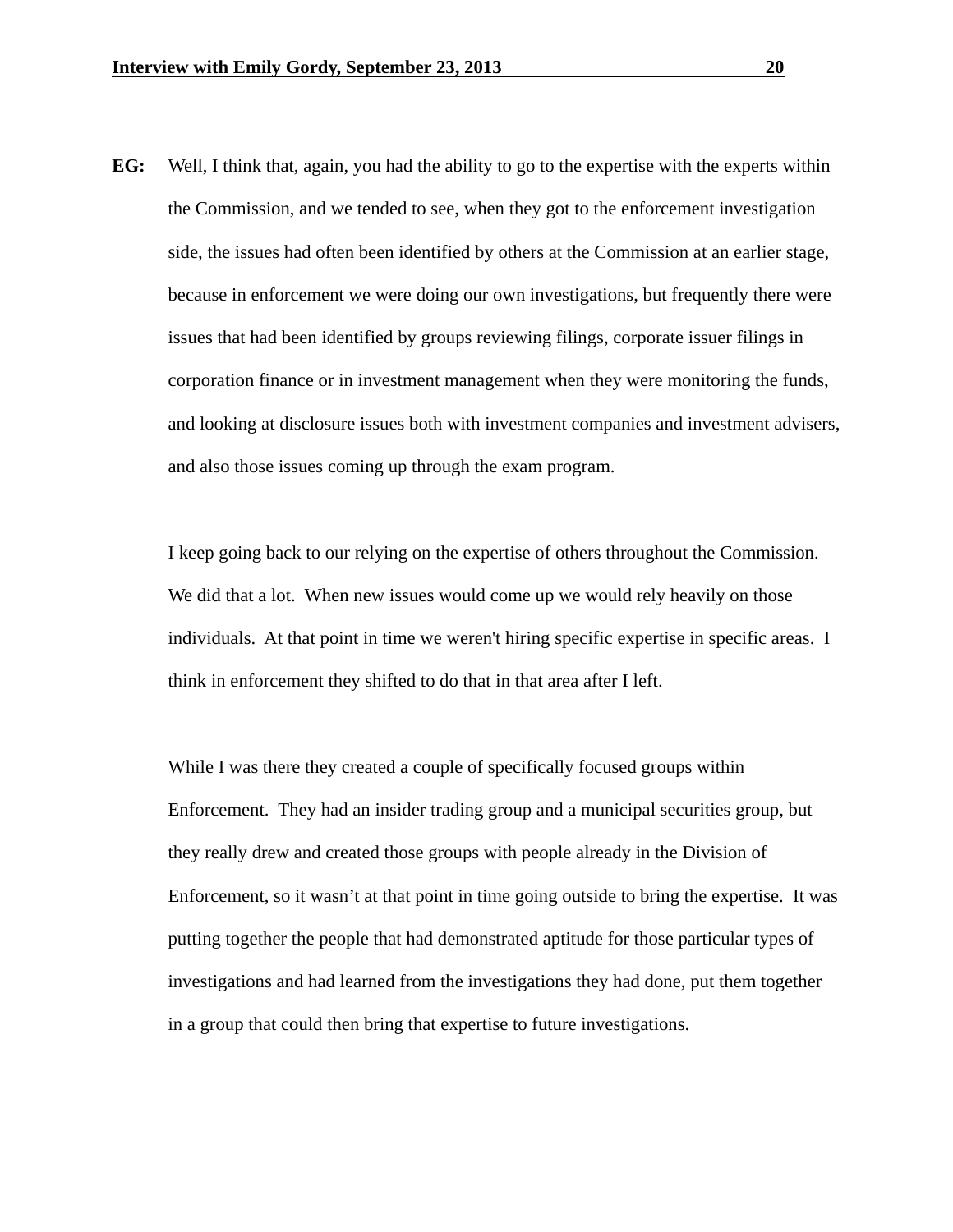- **WT:** Is that more like a committee or is it just a self-contained group, that this was what they did?
- **EG:** It was a self-contained group and that's what they did.
- WT: Okay. Now at a certain point you're promoted to deputy chief counsel in that office.
- **EG:** Well, I had a series of promotions within the office. I was promoted to branch chief I think in '91, and then assistant director in, I think in late '93 was when I was promoted to assistant director. And at that point it was the number two position in the office and I held that position, and, being the number two in that group, the group began to expand a little bit. We had to have more input on policy issues within the division, and they promoted me or shifted my title to be the deputy chief counsel shortly before I left. And then the managers under me, they shifted their titles to be assistant chief counsels.

 So, yes, the interesting thing for me—and that job really never got old, because, again, there was so many issues that were coming to the Commission through the enforcement program. And, again, as I described earlier, you ran the gamut from offering frauds, broker-dealer issues, advisers, investment company act issues, and issues with public company reporting as well. We saw everything. And, again, appearing before the Commission constantly, I think it gave me a lot of exposure and there were a lot of challenges in terms of navigating, both communicating with the Commission and resolving their issues and meeting their demands and communicating with senior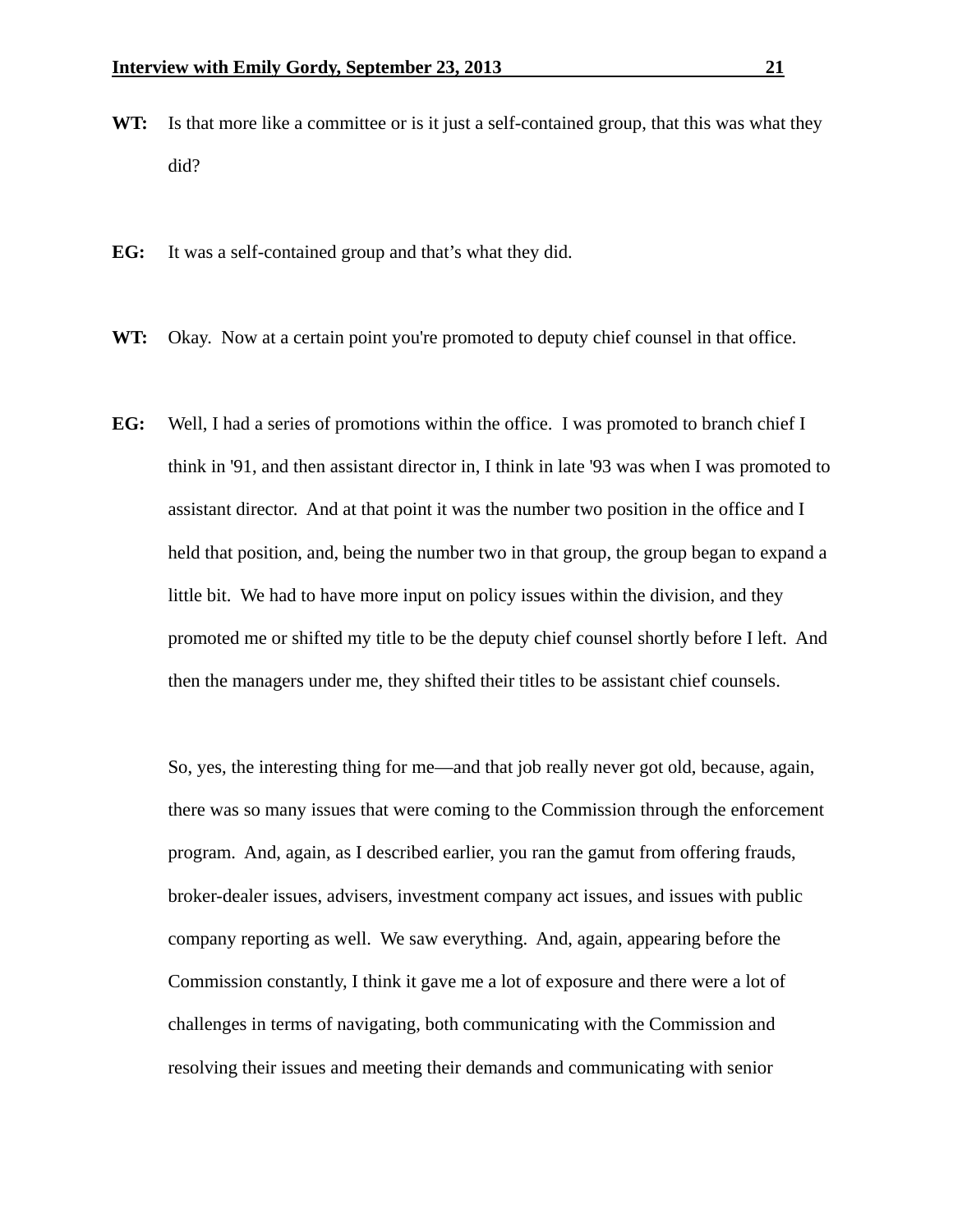management in other divisions, and then also working with staff and management in the regions and addressing communication challenges in those roles. I think rising to a more senior position within Enforcement allowed me to take on more and more of that role.

- **WT:** Was that a substantially different view of the Commission and the issues involved, or was it just different responsibilities with respect to them? I mean, would you have been able to see those sorts of communication liaisons taking place when you were in the lower position, or did you only see them when you became more senior?
- **EG:** I would see them when I was more junior, but you really own them when you're more senior and it's your responsibility to solve them.
- WT: I suppose that gives you a more profound appreciation of the intricacies going on there.
- **EG:** It does. It really does, and it sensitizes you to the importance of communication and the importance of respecting the other person's viewpoint and view, and I think I took away two really important things. One was, vis-à-vis my relationship with the regional staff and management that I was working with, I saw situations where that relationship wasn't as collaborative and as beneficial as it could have been, and this was one of the things I was proud about, I was able to work with my boss, the chief counsel, to really work on that relationship and build strong relationships with the management in the regions and see that they owned the investigation, that it was their investigation. They put a lot of hard work into it and developed it, and from their perspective they thought they were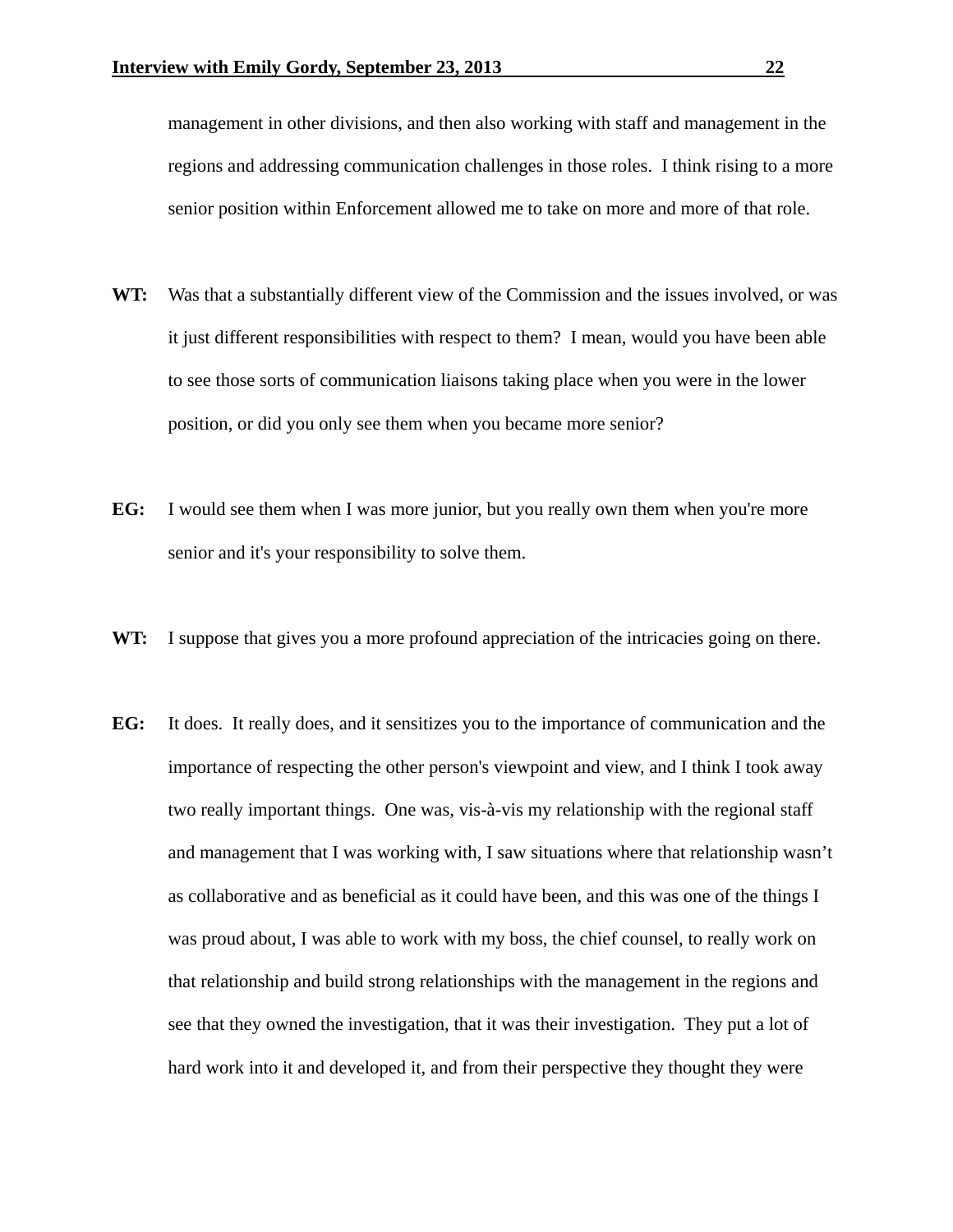putting forth their best recommendation and the one they thought was right. It didn't always mesh with what we saw the Commission was looking for, and so to be able to navigate that and work with them to have it really be a collaborative end result that totally respected their work and their perspective, and the fact that it was their case, I think we were able to do that and build that.

 And then on the Commission side, from my perspective there was nothing more important than to be completely forthright and present all the issues in a particular recommendation that you had. In fact, during our tenure, it probably wasn't my idea, but somebody came up with the idea to put on the recommendation memo to the Commission, if there were any issues presented in the particular case, put it right up front and put it out there. And that was always the approach I took, put the issue out there, tell them what it is, and then tell them why they don't need to worry about it. So that was the approach I took in working with the Commission and their counsel. I think it helped me be able to be more effective and I've really followed that approach throughout my career.

- **WT:** Okay. Do we want to handle any other issues before we move onto your shift in career to the NASD, or shall we proceed?
- **EG:** I think we can shift over to that.
- **WT:** Okay, so what brought about this shift?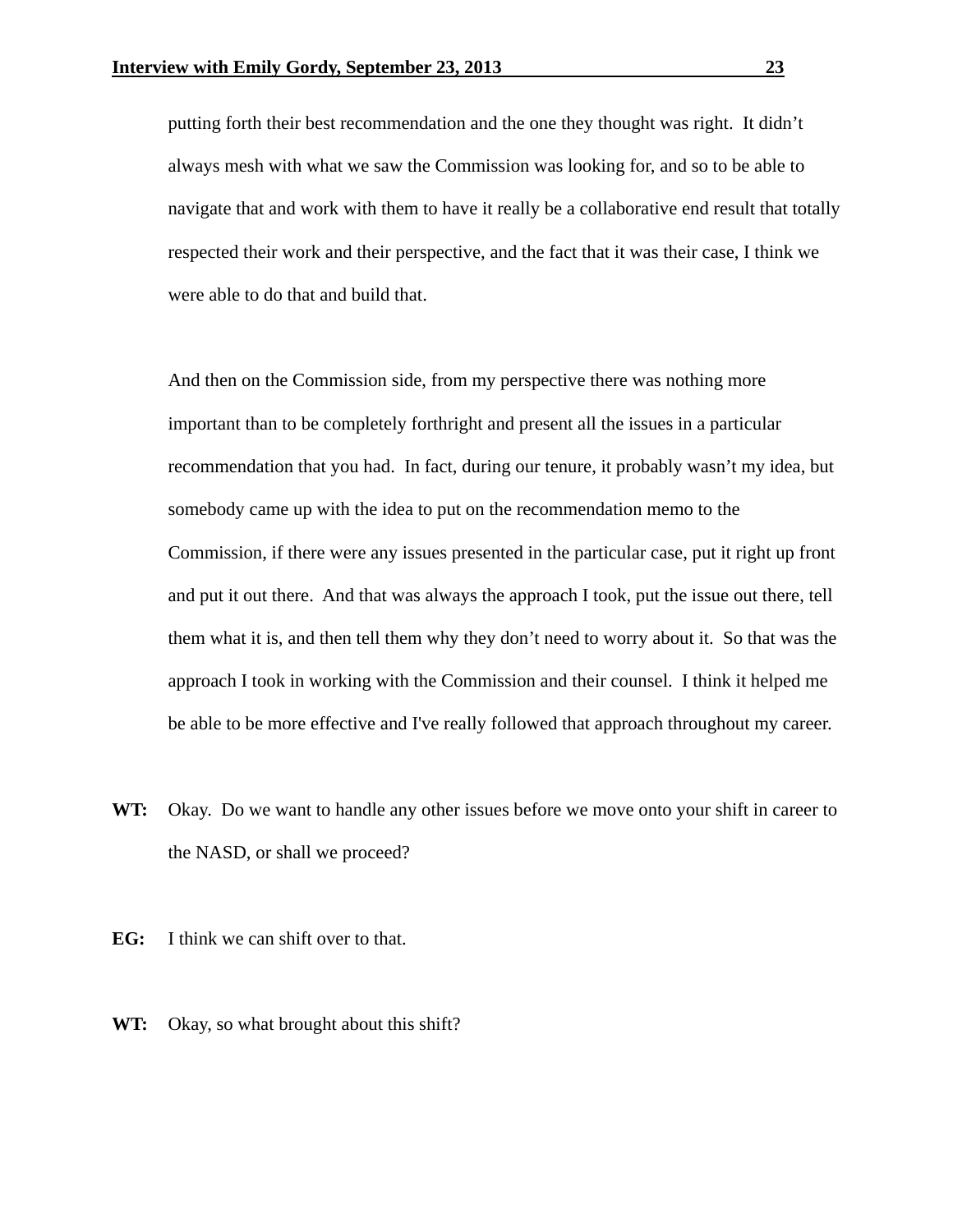**EG:** Well I think for me, as you pointed out, I had a long tenure in enforcement, and while I was in the same group for eleven years I had progressively increased responsibility. But I did feel that by 2000, I felt like I'd learned most of what I needed to learn or could learn. You can always learn more, I totally recognize that, but at that point in time there wasn't room for me to grow in my career any more in that group in that role. I really loved the group I was in and I loved working with the regions and had good relationships with the Commissioners and their staff, so I didn't want to go anywhere else at the Commission. I really valued that role and the role that I had and so I felt like I needed to do something, I would need to go elsewhere to continue to develop my career.

 I had actually been recruited a couple of years before to come over to NASD in a role that actually was—it was after the 21(a) report and they were creating an independent office to approve enforcement's recommendations. I considered the position but at the end of the day decided not to take it, and so I stayed at the SEC for two more years. And then the individuals that had wanted to recruit me before, back in around 1997, 1998, were recruiting for a new position that was going to be a senior policy role in their member regulation examination group, and so they came back to me and asked if I was interested.

 The way that it was presented, it really was presented to me as, while I was coming in as a senior counsel, which seemed a little unusual of a career move since I was now deputy chief counsel in Enforcement, it was very much presented in terms of the growth potential in the job. It was a position that was going to allow me to see regulation from a completely different perspective, and also it was more focused in the broker-dealer area.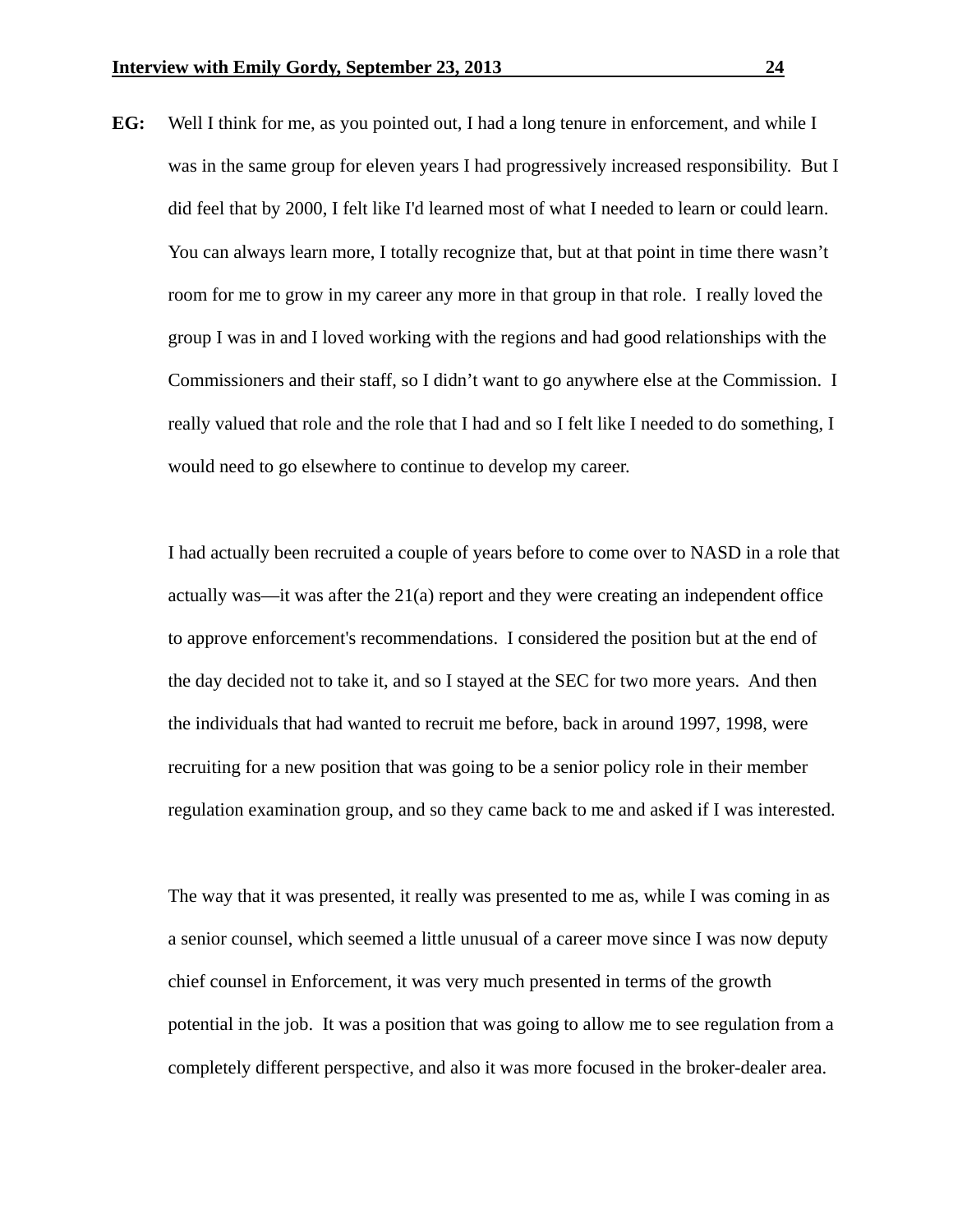So whereas when I was at the Commission I was seeing basically everything the Commission does that ends up an enforcement case from all of the different operations, so you were an expert at a high level across basically all of the Commission's regulatory operations, here at NASD it was very focused obviously on the broker-dealers and associated person regulation.

 The group that I was hired into had both a generalist perspective of dealing with policy issues that arise in the examinations conducted by the regional offices throughout the country at NASD, but it also had specific responsibility for the statutory disqualification program, for the membership application program, and for the fixed income program, fixed income as it related to the exams that were conducted. So it was an opportunity to get expertise in areas that I know something about but not a lot.

- **WT:** Tell me a little bit about what exactly is meant by regulation policy.
- **EG:** Again, it's very similar to the role I had at the Commission in that you have issues that come up as a regulator, specifically with exams, and the issues that come up can deal with implementation of NASD or FINRA rules or SEC rules. And when those questions come up, you need to have a consistent examination approach. You need to have a consistent policy approach in how those issues are resolved.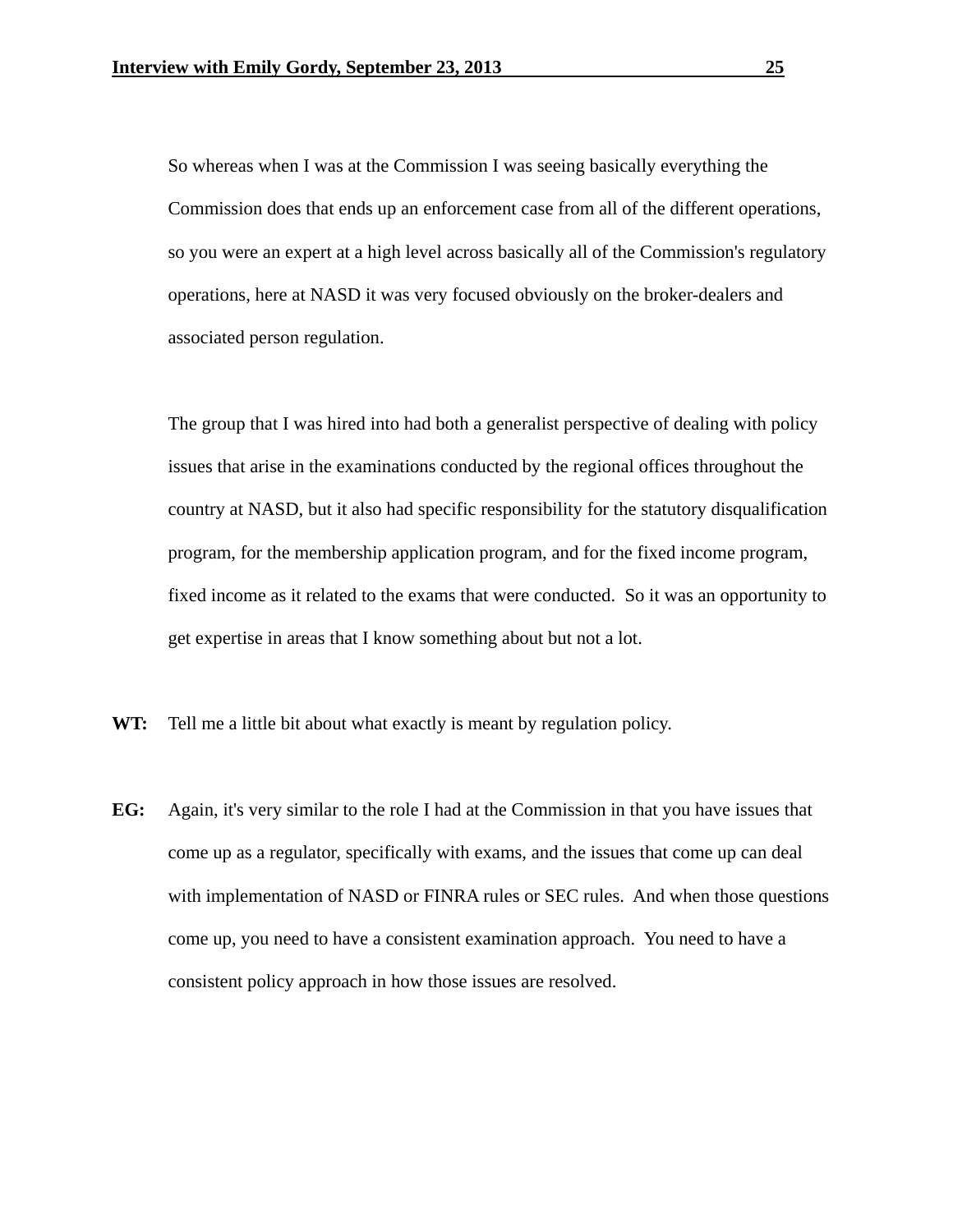It was similar to a chief counsel's office or similar to a chief counsel type role but it was within member regulation and was a central place that all of the district offices could come to if they had questions about issues and interpretive issues. We weren't the general counsel's office, which obviously would render interpretative opinions, but we were within the member regulation department and would resolve policy issues that came up in terms of exam implementation.

- **WT:** Did you have any direct relations with the member firms of the NASD?
- **EG:** A couple of different ways, actually. Sometimes they would raise issues to us and we would look into the issue and work with the regional office and attempt to resolve it. Another thing that we would do in that office would be, NASD at the time and FINRA now puts on a lot of preventative compliance programs; you are much closer in terms on the regulatory perspective to the firms than you are at the Commission, and that was one of the surprising things when I came to NASD from the Commission. A lot of it is focused on assisting the firms and getting it right. And of course there's individuals in firms that don't want to hear it and they're not going to do it right, and so we have to bring the enforcement cases that we bring, but there's a lot of firms that are trying to get it right.

 And the preventative compliance programs that—I think the SEC is doing more of that over the past number of years than they used to do, they didn't do a lot of it when I was there. But NASD did, and we would, especially when new regulatory areas would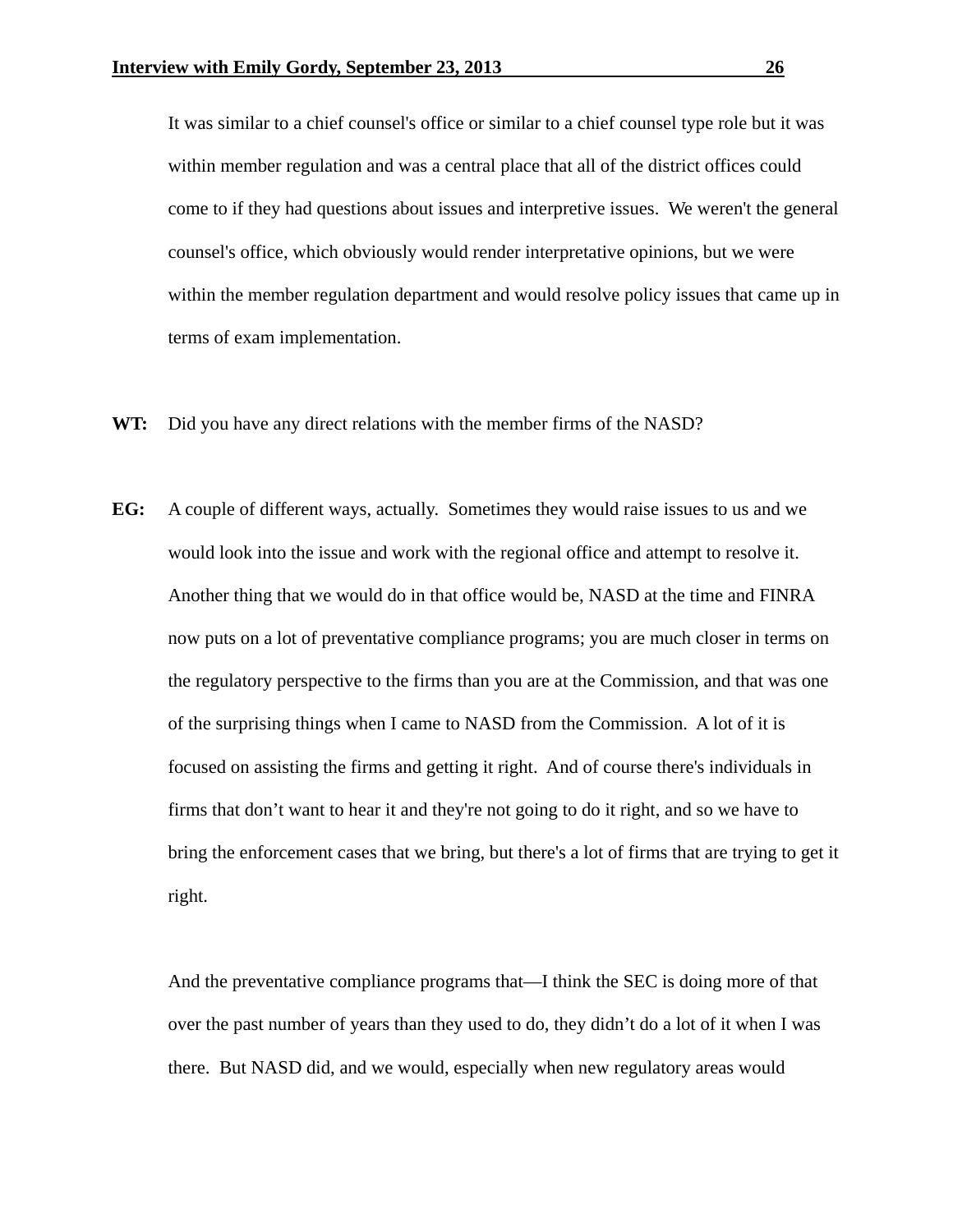occur—like when the anti-money laundering, after the Patriot Act was passed and all the anti-money laundering rules came out and applied to broker-dealers; when the SEC passed a comprehensive overhaul of the books and records provisions; when other significant regulatory changes happen—what we will do is put on preventive compliance programs and travel around the country and give presentations on the new regulatory requirements, and it really helps. You are interacting with the firms at those presentations, but it helps you communicate directly to them on the new requirements and it just is another avenue to assist in better regulation.

- **WT:** As I was trying to get at a little bit before, the post-2000 period is of course a very interesting time in regulation. As I mentioned, the analyst-broker relations. And I have to admit I'm less familiar with NASD than I am with the New York Stock Exchange regulatory arm, because I've spoken to some people over there and of course they're under intense scrutiny in this period. I'm wondering if you can give me maybe a little bit of a sense of the period from your perspective after you arrived. And of course there's Sarbanes Oxley as well, one mustn't forget.
- **EG:** Yes. There was a lot going on. We had the analyst conflicts, cases that were ongoing, the quid pro quo, QPQ cases that were being developed in enforcement, the anti-money laundering rules all changed in 2001, 2002. There was also the market timing scandals a couple years later. It was a time period of intense regulatory change. And I think one thing that I found to be very interesting and I noticed was that we frequently would have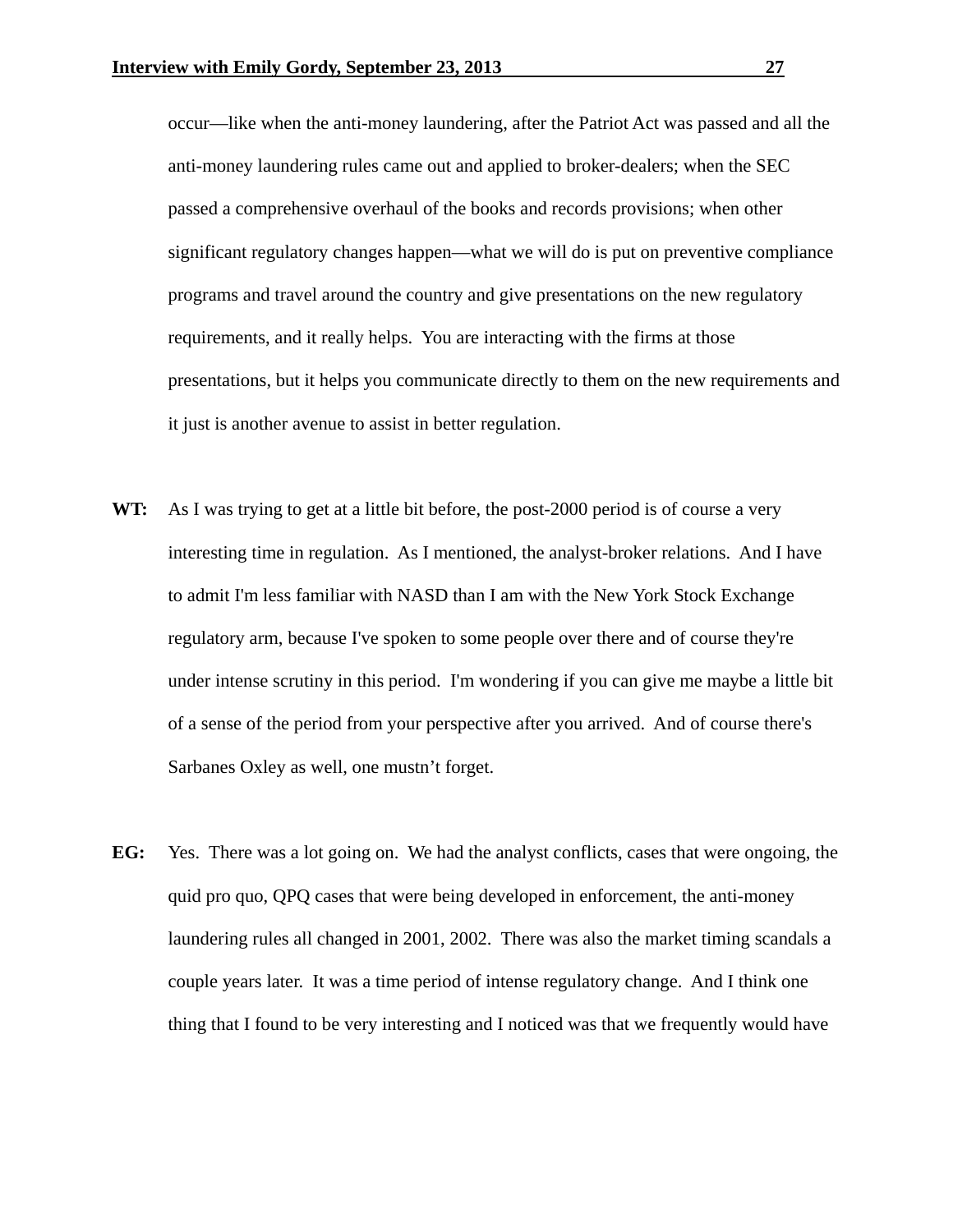examiners in our district offices who would be identifying issues in their exams that had tremendous problematic implications. Our market timing cases –

- WT: Is that the specialist front-running, or is that separate?
- **EG:** That's separate, and actually I'm not thinking of market timing, I'm actually thinking of the break point. The break point sweep that we ended up doing, and ended up doing with the SEC, was initially identified by an examiner in our Philadelphia office. It was of a particular issue with regard to particular classes of shares and investors being steered to one class of shares where they wouldn't get particular breaks on commissions. It turned into a major regulatory response on both our part and the SEC. Again, it was initially identified in the exam program.

 We had other issues. There were a couple other issues that I saw where—I'm thinking of for example, Reg S-P was another one—and there was confusion coming out about whether it applied to all broker-dealers or whether it applied to just bank-affiliated broker-dealers because it dealt with information sharing and because it arose out of the statute that was addressing the relationship of banks and the financial services industry.

 And it was an examiner in another district office who got a call from a firm, and from what she was hearing from the firm was that the firm thought that regulation Reg S-P didn't apply to it because it wasn't affiliated with a bank. And that examiner, one, identified the issue, two, communicated with the firm that it did apply to them, and the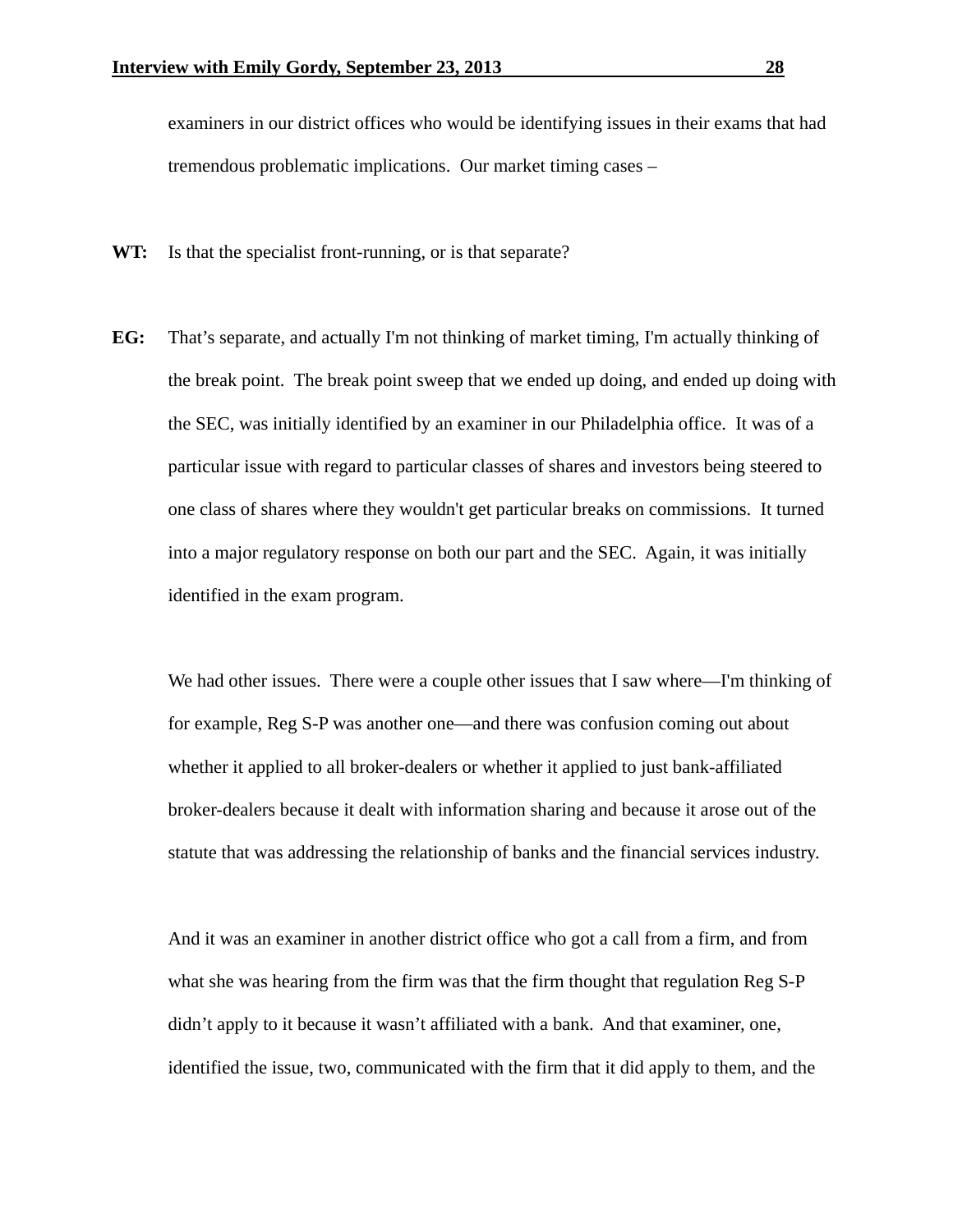third and most important thing they did was pick up the phone and call us in Washington, in the policy group. And they called us and they said, "We think there might be a bigger issue here. We think that there might be some confusion." She was really paying attention and I always go back to that. To me it was an interesting example of how one person can have their antenna up and see something and think bigger picture, and not just dismiss it and let it lie.

 Well, we ended up taking that issue and taking it all the way up to the most senior executives in our organization and basically saying, "We think there's a lot of confusion out there. We think there's a lot of firms that may not make the compliance deadlines that are coming soon because they don't think it applies to them." We enlisted several different groups within NASD at the time to develop a multi-pronged communication effort to reach as many firms as possible as quickly as possible because of the deadlines that were approaching. So I think for this organization, it's good to have people that are serving in sort of central policy roles that can see issues as they come up.

- **WT:** Was it evident there was a particular source of the confusion in this case, that there was a certain ambiguity perhaps in regulation?
- **EG:** I don't think so. I think that what I've noticed over the years is that there's a lot of regulation, there's a lot of rules, both SEC in our space, FINRA rules, SEC rules, MSRB rules and now other regulatory requirements. I think that for firms, it's a lot to stay abreast of. I think when there's a major shift in a new set of regulatory requirements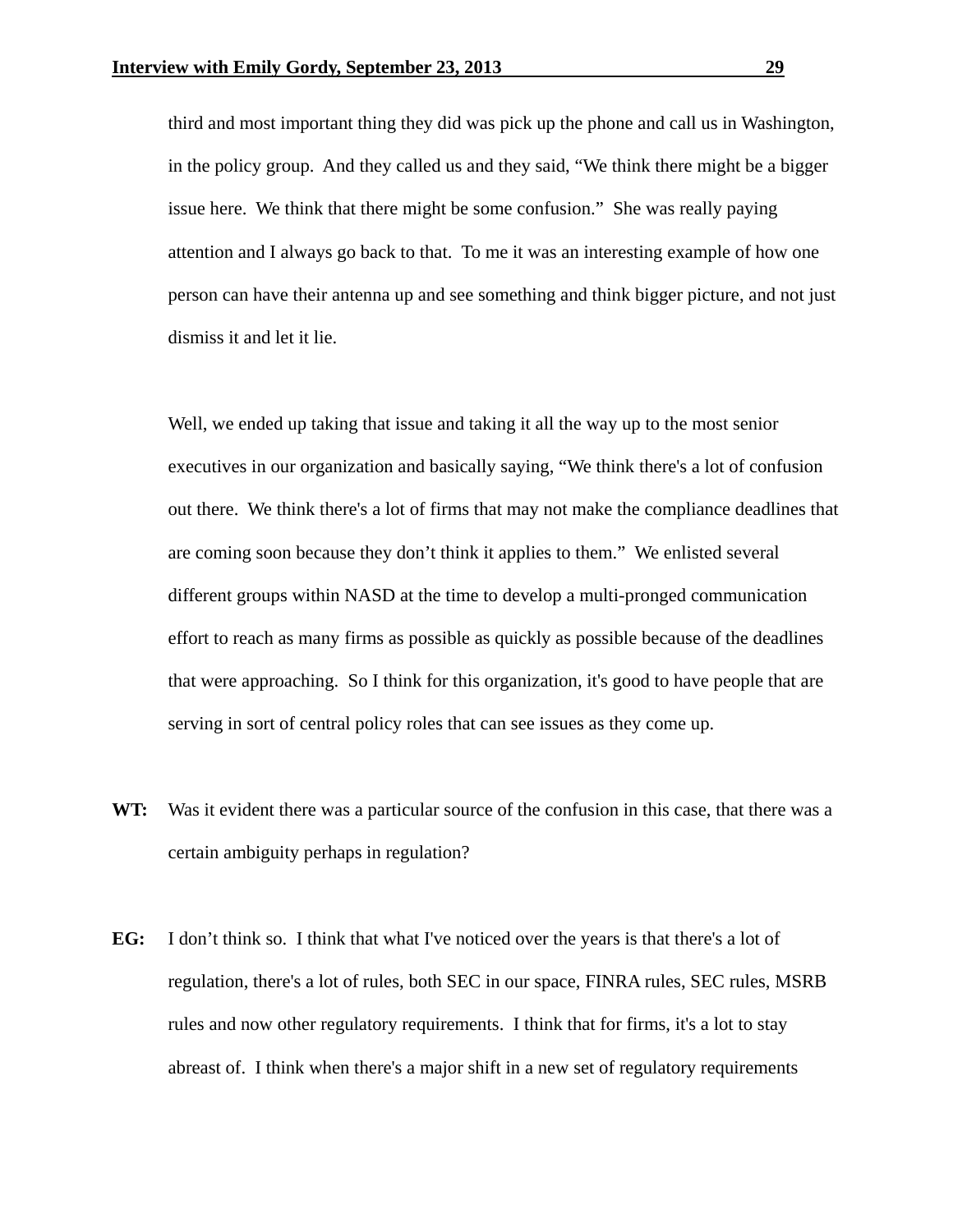often, particularly not the bigger firms that have the huge compliance departments that are on top of all this, sometimes it's a challenge to stay ahead of it. I think if there's a regulatory requirement that comes out of a particular statute or a particular response to a particular problem, a firm may think that the regulation doesn't apply to them when in fact it does.

 You know, 529s are a whole other example. Those were traditionally sold. I mean they are, they're an investment tool to help pay for college and to plan for college. And so investment planners, insurance affiliated brokers, investment adviser affiliated brokers, those were early on the ones developing and selling those programs. A lot of people in the beginning didn't know that they had been designated as municipal securities. Well, if you're going to sell a municipal security you have to comply with the MSRB rules and have the appropriate registrations. There again was an area where there was a heavy selling effort going on and a lot of people had no idea those MSRB rules applied to them. So we had to develop, working with the MSRB, some communication tools. So I've seen over the years in a number of instances where there's just an initial confusion about whether a particular regulation applies to a subset of firms.

**WT:** If I can shift gears to come back to the theme of women in regulation, one tends to think of the broker-dealer world as more male-dominated. I don't know if that was your perception, but at the same time, this I believe is the period at the NASD where you have Mary Schapiro and Elisse Walter who are very senior within that organization.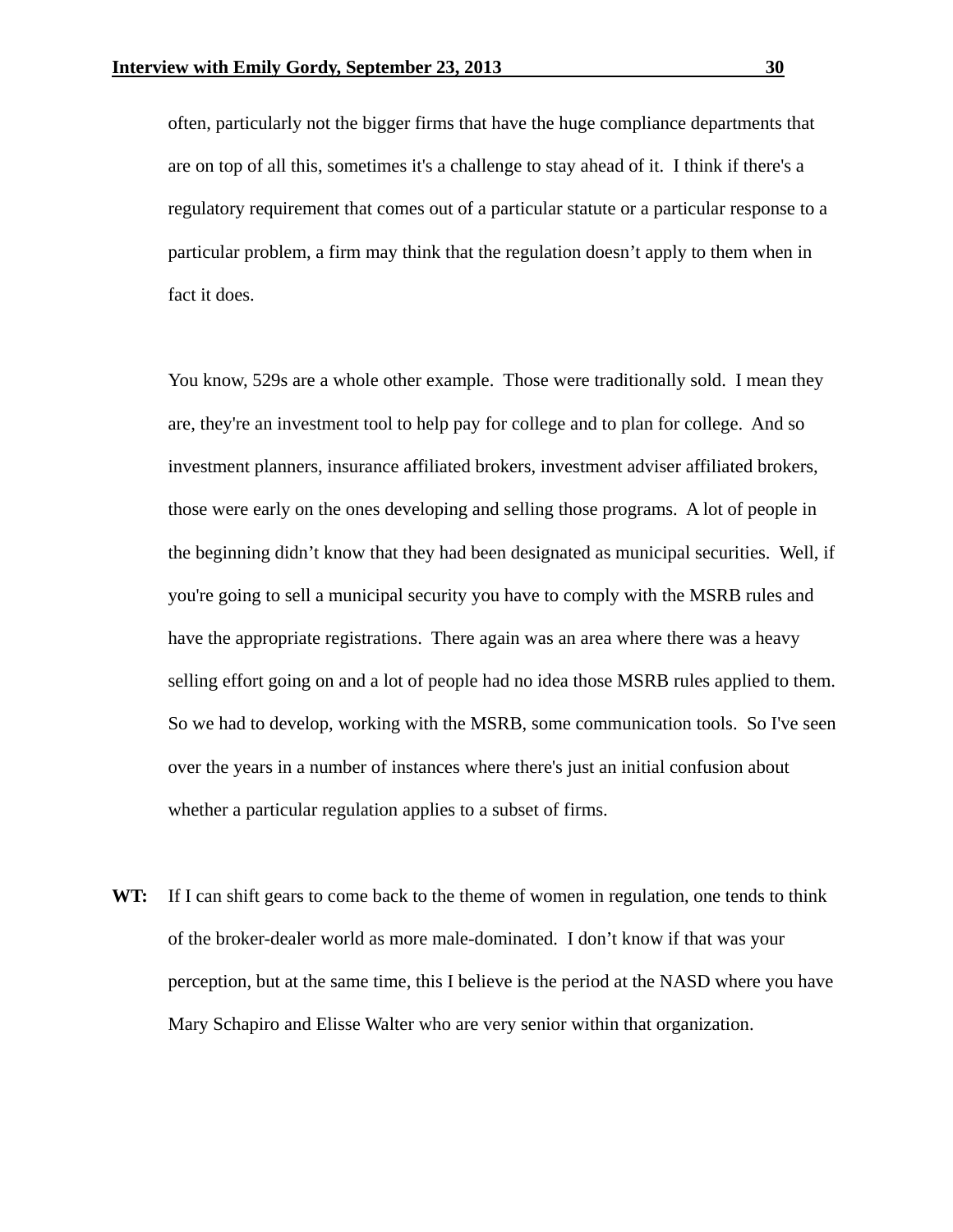**EG:** Yes. I think there was a lot of good role models for senior women at NASD, and then FINRA as well, and not just at the Mary/Elisse level, too, but at other levels. Linda Fienberg was head of dispute resolution, chief hearing officer when I came over. You had other people in senior positions throughout the organization.

 One sort of surprising thing that I had happen to me early on: I moved over to enforcement in November of 2003 when enforcement underwent a reorganization. And probably within a month of my being here I was at a going-away lunch for one of the attorneys that was leaving to go to another office within NASD at the time, and a woman attorney came up to me at the lunch and said to me, "Oh, thank God you're here. Now there's," I think she said, "three of us." I remember being in a state of shock when she said that. I'll never forget it. I mean it was ten years ago and I'll never forget it, and I literally just stood there and stared at her and I was like: what are you talking about?

 And then I kind of did the math. I mean at that point there were three or four women in the enforcement department, at least in the home office in Washington. I think there were more women in the regional enforcement program, which was again spread out all over the country, but she was focused on the home office. I was shocked by that. I couldn't believe it, and she in fact was right though. Because when I had been in member regulation, the woman who was the head of the department was a woman, there were women on my team, there were women in other offices; there were women that were heading up at least two or three of the district offices at the time.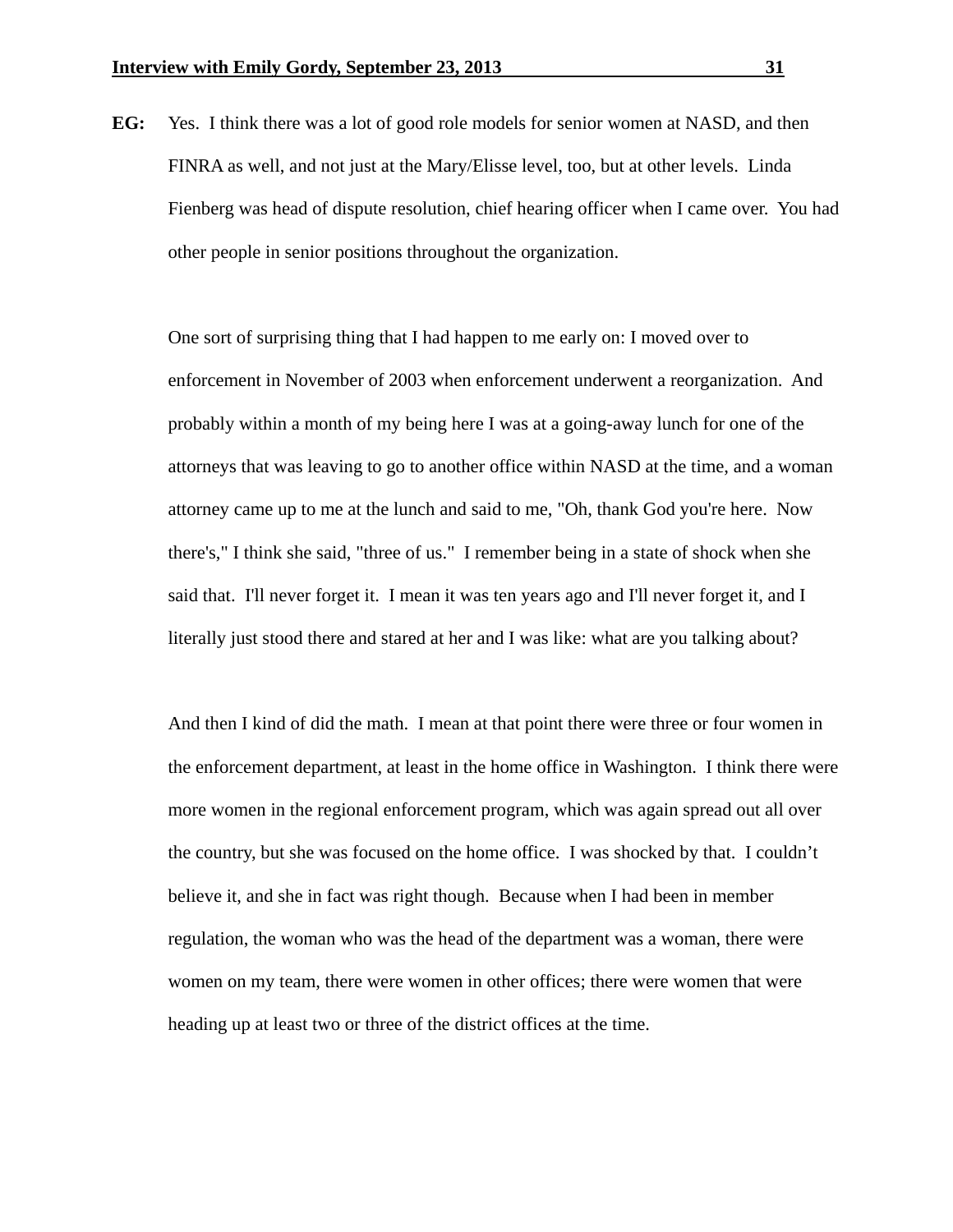So it wasn't stark to me of being a male-dominated department. It just seemed kind of fifty-fifty to me. But, yes, enforcement, in the beginning there were very few at least in the home office, but very soon after that they began to hire a lot more women and it did become a lot more balanced. Honestly, today, I don't know what the balance is, but I think definitely a significant percentage of the department are women.

 But one thing I also noticed early on, and for a number of years in the management group, in the senior management group, I was one of the few women. So in terms of women in this sort of regulatory space, it was predominant, at least on the management side within my department in enforcement heavily male-dominated.

- **WT:** Did that seem to make a difference at all to the culture of the place, or was it just a numbers issue?
- **EG:** I think the culture early on was more kind of a male-dominated culture.
- **WT:** It could be difficult?
- **EG:** Yes, a little bit, but I think it's shifted more. I think it's now a more balanced culture, and more balanced on the number side as well.
- **WT:** In terms of that, or in more general cultural issues, when NASD came over to become FINRA was that a major shift in your experience, or was it fairly organic, so to speak?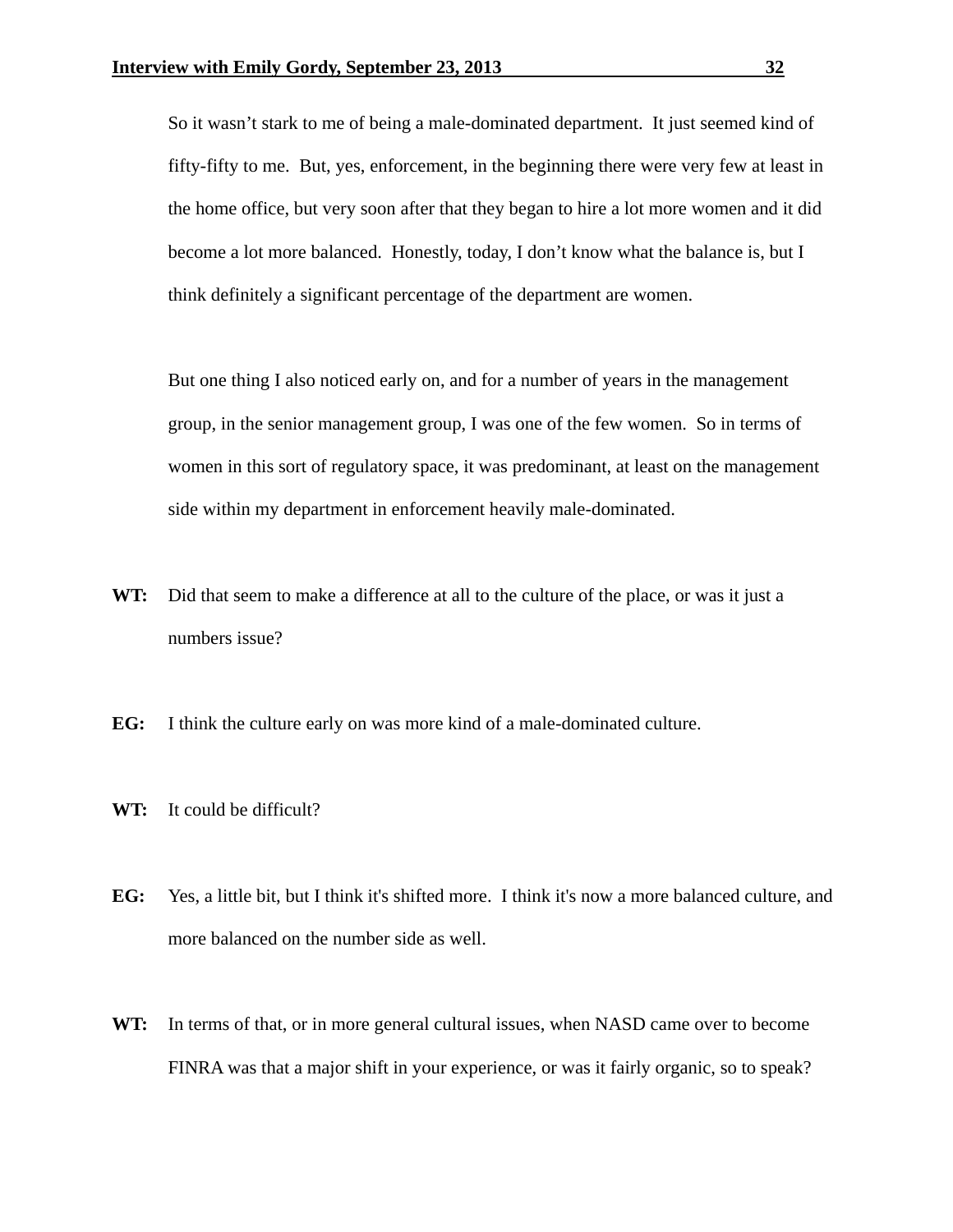- **EG:** On the male/female issue?
- WT: I guess I'm referring more to the process of creating FINRA, but I mean if there is something to be said. I know that there are a lot of people coming over from NYSE Regulation as well who are women in senior positions.
- **EG:** Yes, I think it was very organic. I think that there were a number of women that came over in very senior positions, so you're obviously right. Susan Merrill became the head of enforcement. Her entire senior management team, there was one man and the rest were women. And then there were other senior managers, executives that came over in other departments that were women.

 I think everything just naturally shifted out to the right balance overall. I think the three biggest departments that were affected were probably enforcement, the member regulation exam program, and then there was a shift on the dispute resolution side. Speaking for enforcement, we had a lot of work to do to integrate our two programs. What I found fascinating, when I moved from the SEC to NASD, and then having worked on the integration and worked at FINRA post integration, we're all regulators, whether it's the SEC, whether it was NYSE, whether it was NASD, we were all regulators but we all did it differently. I think that was one of the most amazing things that I observed throughout my whole tenure.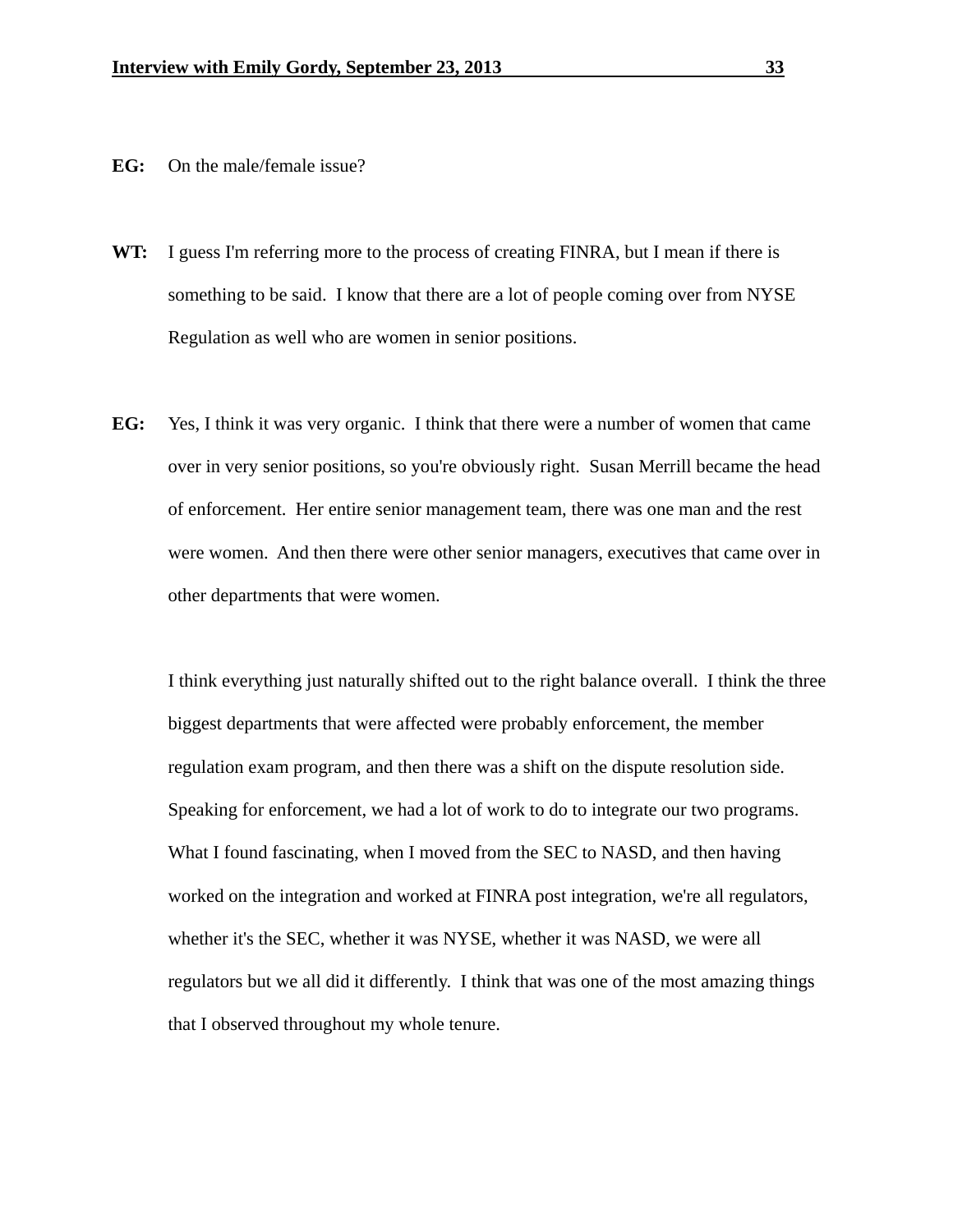And we had a different perspective and different approaches on a lot of the ways that we did, just between NYSE approach to enforcement cases versus our approach to enforcement cases, there were different approaches. There was a lot of joint teams communicating on issues and approaches, a lot of the way they did things had to be shifted over and adopt the way we did it because we were using our rule book and our disciplinary process. And so if NYSE enforcement did things a certain way, then they couldn't necessarily continue to do it that way because these cases had to flow through the FINRA disciplinary process, which was for all intents and purposes the NASD's disciplinary process. But I think your use of the word organic was a good one.

- **WT:** People could see the different perspectives but understood how they had to come together?
- **EG:** Yes, very much so.
- **WT:** Now, Susan Merrill came from private practice. I'm going to be speaking with her next month so I've done a little background research, but did she bring a particular perspective then, coming from that background?
- **EG:** Yes. I think much like my current boss, Brad Bennett, who's the head of enforcement here—he came from private practice—I think that brings a different perspective from those who have been regulators for much of their career. But it's a good balance.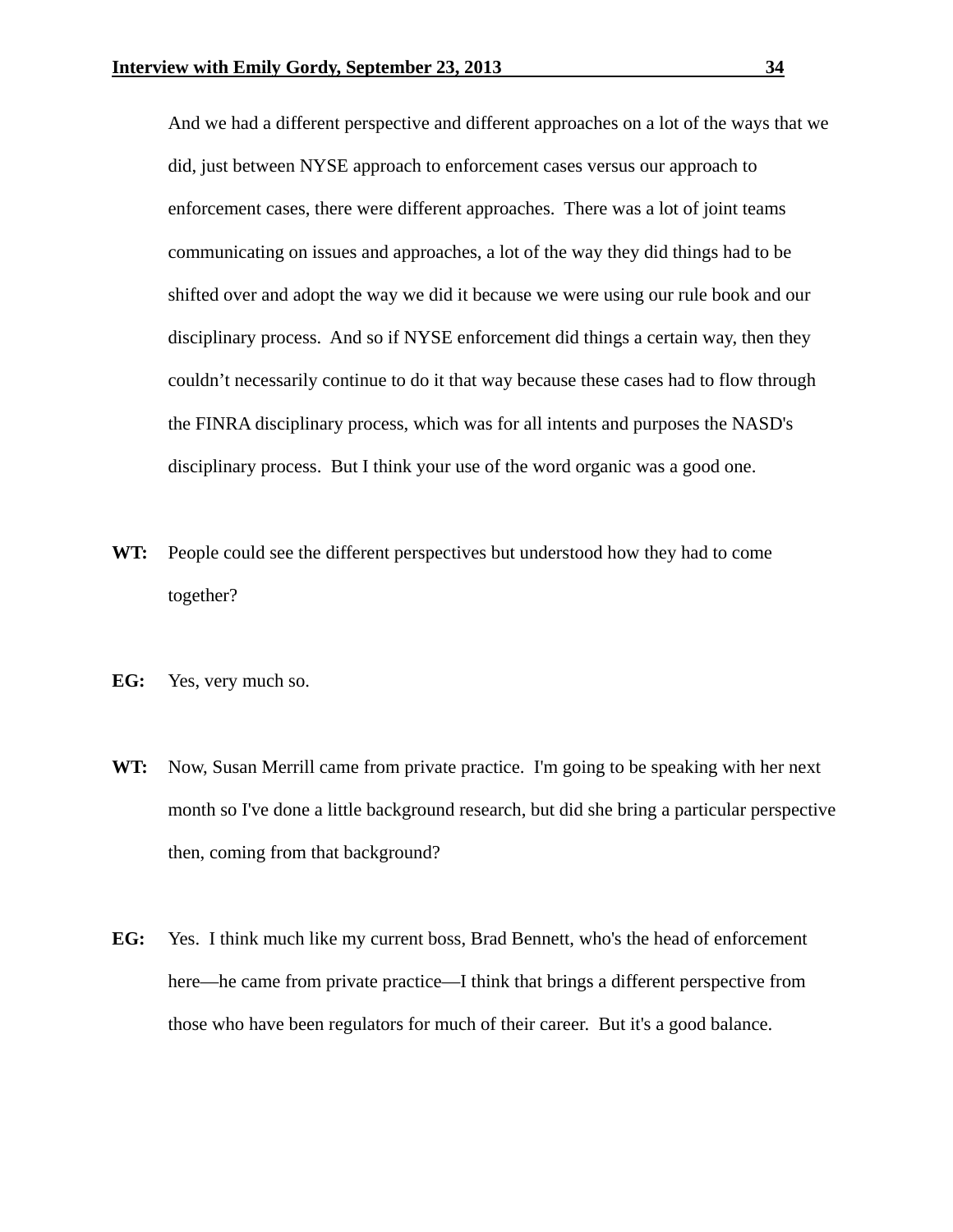Because they have been on the defense side they can see issues from a different perspective, and I think that's really helpful.

 I've heard a couple people say this—and I actually heard the person who used to be the head of the Boston office at the SEC and then he became the deputy several years ago, I was a joint meeting with him, a joint NASAA meeting with the SEC and us, and he said that as regulators you have a lot of power and a lot of authority and with that you have to be judicious in how you exercise that power.

 I've seen throughout my tenure, my entire regulatory career, I've seen instances where I think people were overreacting to a particular situation. I think that one of the most important things that we can do as regulators is to be balanced in how we enforce our regulations, and I think that having people who come from private practice, it's a healthy perspective to bring to that dialogue and to the debate that you have on any particular difficult issue that you're trying to resolve in bringing enforcement cases where you're bringing a public action that has the ramifications to reputation—the bottom line in terms of fines, time out, somebody's career, business operations—and you want to make sure you're doing the right thing. So I think that having that perspective from the defense bar is healthy. It's a healthy perspective to bring to that discussion.

**WT:** From a perceptual standpoint, obviously being the subject of enforcement action you can see the institutional authority that someone has, but on the regulator's perspective does it seem like there is less power given, that there are only so many regulatory resources that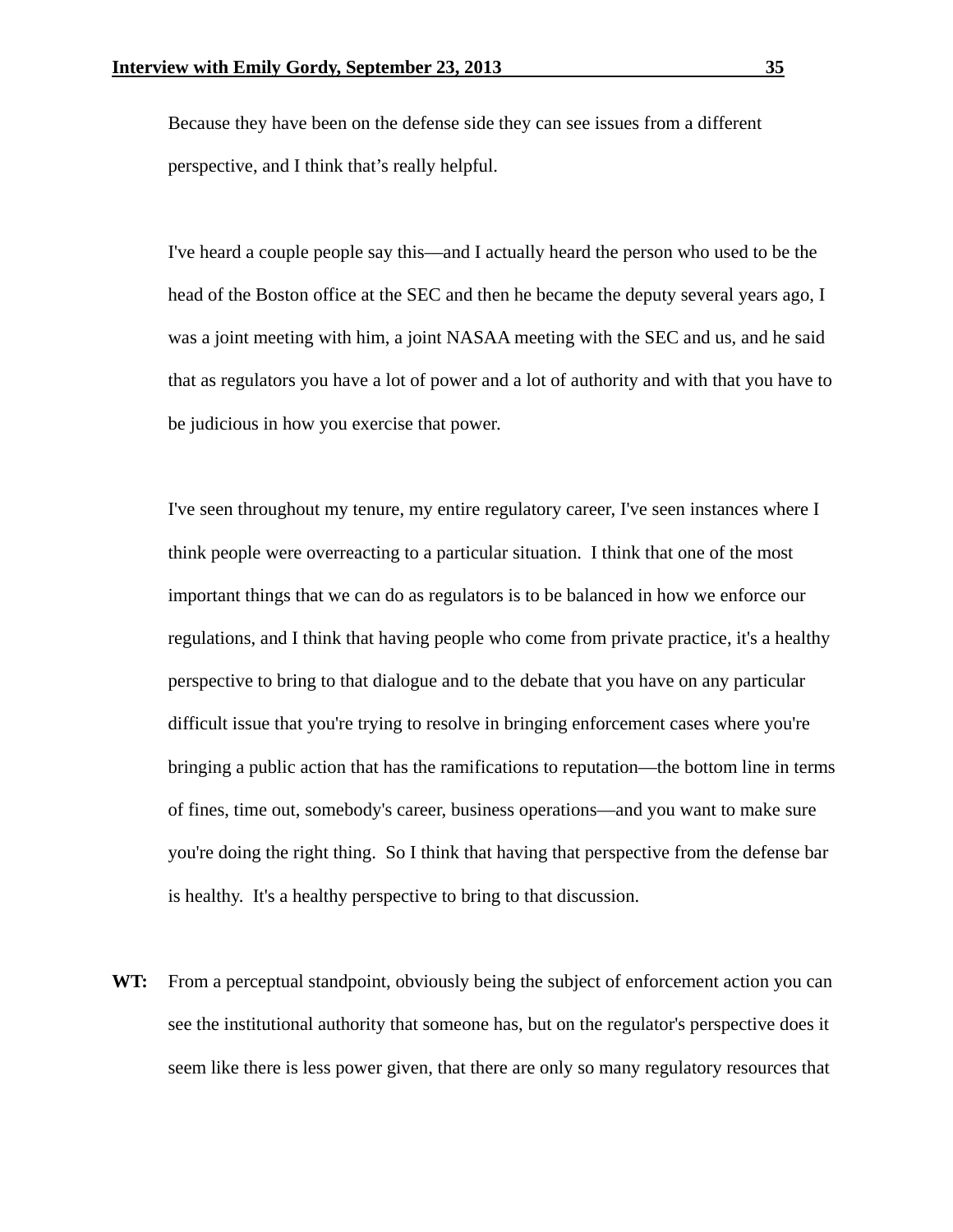you have versus an entire financial industry that is very wealthy and powerful in its own way? Do you see it that way? Do you not feel that power quite so much?

**EG:** No, I don't. I know that people talk. People talk about the revolving door, and people talk about the resources that Wall Street has. Sure, we always are dealing with resource issues and resource constraints, and there's more than enough work to go around and we could do a lot more if we had more resources. But I really don't feel at all that we aren't as effective because of the sheer magnitude of the resources on the other side. I think they have to comply with the regulations, we have to interpret the regulations and enforce the regulations, and whether it's a major wire house or mid-size firm or small firm you have to comply.

 Balancing the appropriate mitigating and aggravating facts and all of the other issues that we take into consideration when we bring a case, we're going to bring the case. And just because somebody is a major Wall Street firm with major Wall Street named lawyers that we all know and love, have worked with, if they're on the other side it doesn't affect the decision, if it's the right case to bring.

**WT:** You mentioned overreaction a little bit ago, and I'm wondering if in the office here one feels pressures at certain moments, such as in the aftermath of the Madoff scandal, for example, when there are widespread calls for stronger regulation, stronger enforcement, and also people start complaining about revolving doors and possible conflicts of interest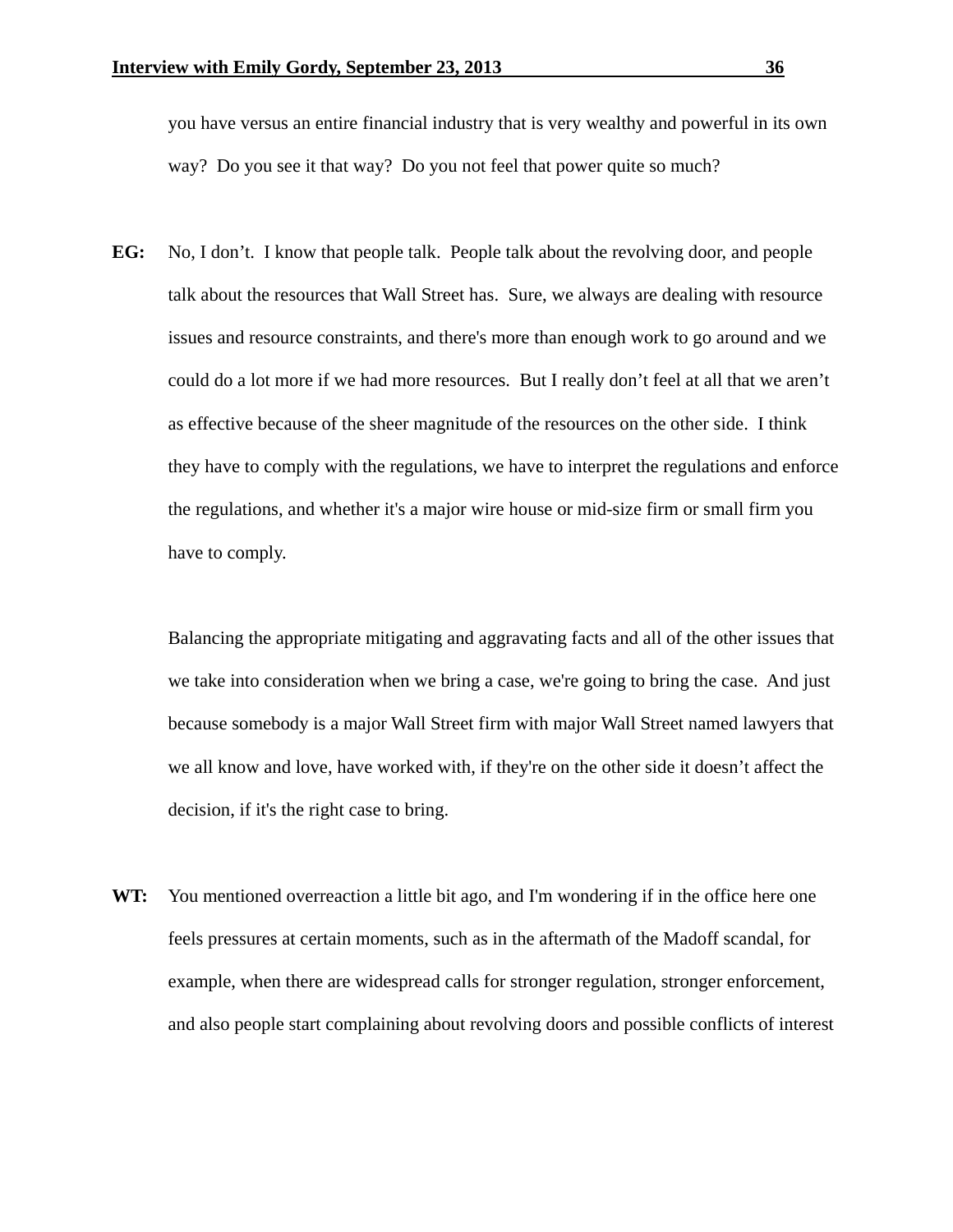and that sort of thing. Do you feel that at this level or do you feel that the organization that you're a part of insulates you from those pressures?

**EG:** I think the organization definitely insulates from that pressure. I think that we are looking at the investigations that are referred to us and that we're undertaking; we're cognizant that we're not missing something, we don't want to miss something; we're concerned about protecting investors. If a situation is identified and people have concerns that it could be a big ponzi scheme, no one wants to miss something like that, and so the pressure is to make sure that you're not missing something like that. But I don't feel the pressure from a perceptual standpoint that we need to do x, y, z because we'll be criticized.

 It happens, but in fact we have those conversations all the time. Somebody's going to write an article. We have to provide information because we know a reporter's working on a particular story. The part of the conversation I always participate in is the one where we say, "Here's the information. We're doing the investigation. We'll take the appropriate action. We're not going to react to that kind of pressure to take action. We're going to take action because the facts warrant it."

 The revolving door, absolutely not. I've obviously been working as a regulator for a long time and have worked with a lot of senior people; throughout my tenure at SEC, NASD, FINRA have worked closely with a lot of senior people. I absolutely can say both for myself and also for the people I work with that there isn't the pressure of the revolving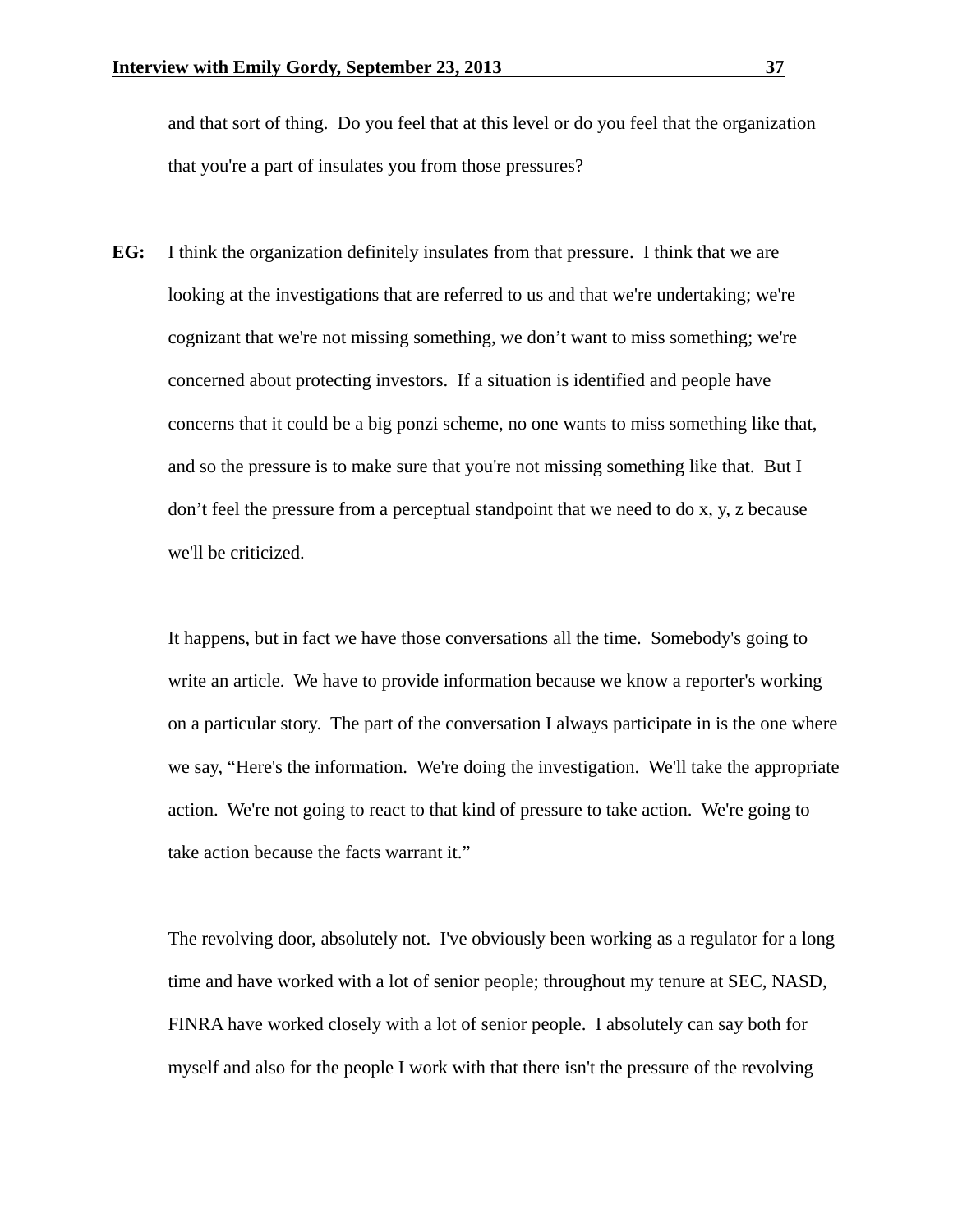door to take an action or consider going in a direction that isn't otherwise warranted by the particular facts and all the circumstances in the case.

- WT: Right. When you're in this building your job is your job, and generally people among the firms and private law practices and so forth respect that.
- **EG:** They sure do, and I think that the people that I've worked with that are currently at firms representing people before FINRA, they know that too, and they respect it because I think fundamentally they respected it when they were at the Commission and that doesn't change.
- **WT:** Right. So if I can go back to your personal history here, in enforcement I notice you've had several different positions. Have they come with substantially different perspectives? For example, there's been regional enforcement head, so I suppose if you're a regional that has a particular perspective that goes along with it, but I don't know anything about that.
- **EG:** Yes. No, it definitely does, and I think that was when enforcement had undergone a reorganization, and in late 2002, 2003, continuing in, and part of the reorganization was, we actually have enforcement employees in all of FINRA's district offices throughout the country and they report to one of five chief counsels. But the way we were structured before is those regional chief counsels reported to one of three Washington chief counsels who also had their day job to run the enforcement centers here in the home office. And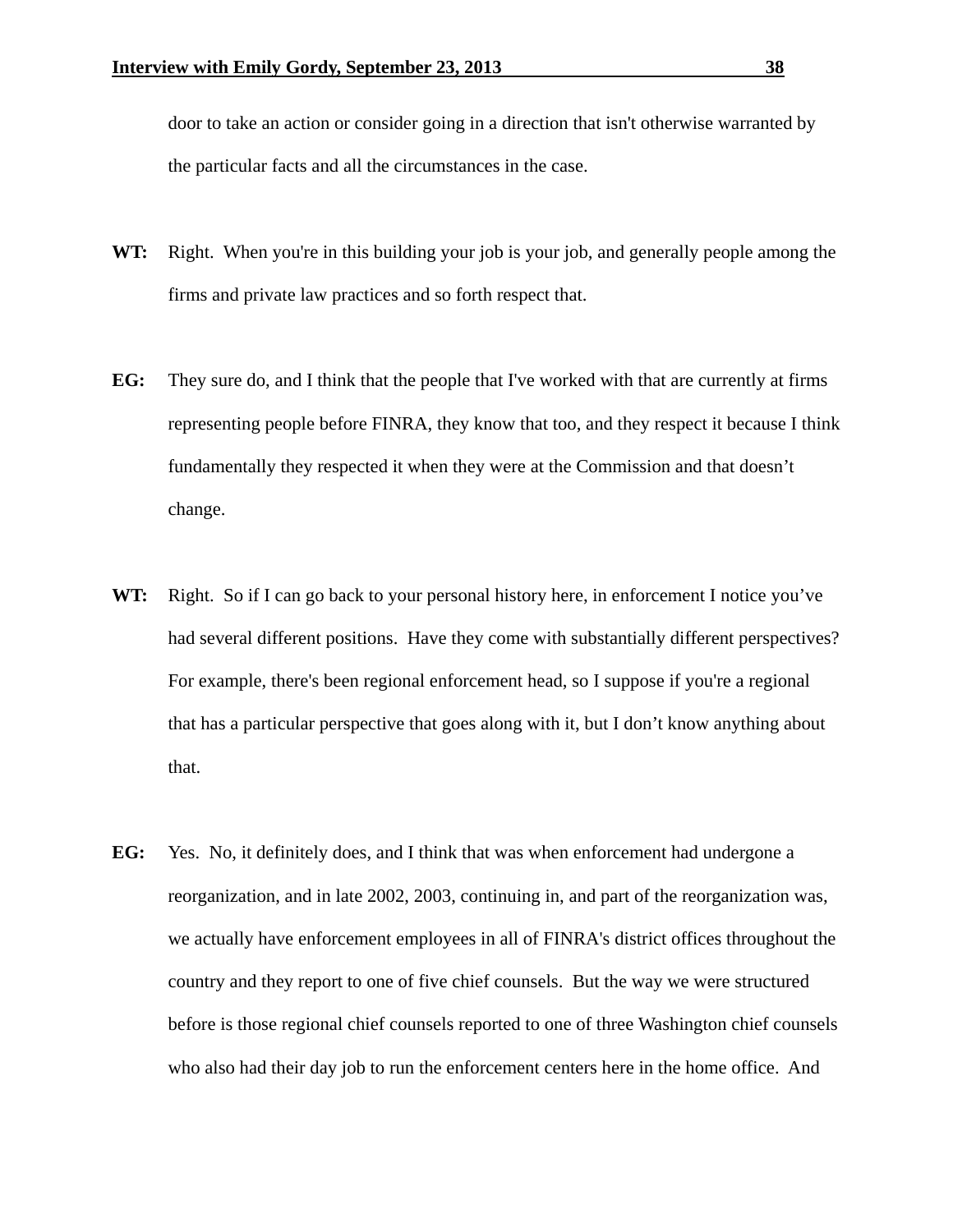so, part of the reorganization was to create this one person who was responsible for the regional enforcement program in Washington and everybody would report up to that person.

 I was the first person to have that job, and it was actually a great fit for two reasons. One is, I had done the regional enforcement job at the SEC which was different because the regions didn't report in to us but we worked with them and understood the perspective of Washington and the regions and to be able to have a good collaborative relationship, and then also when I had the policy job in member regulation when I first came to NASD, I worked with the district offices. And the regional enforcement program for the most part, almost 100 percent, is handling the enforcement recommendations that come out of the exam program. And so having that exam perspective when I was in the policy job in member regulation helped me have good perspective in terms of working with the regional attorneys because they have to work really closely with the member regulation exam program. In their cases and the types of actions and the working relationship with member reg, the development of the investigation, the ultimate resolution of the case, it's all tied together with the exam program. So yes, that is a different perspective than working in the home office and doing home office investigations.

When I moved over and had that job, though, I was part of the senior management team so I was every week in meetings with the head of the department and then also with senior management from the home office, so I could see the issues that were being raised in the home office. And a lot of times there was overlap. There may be a policy issue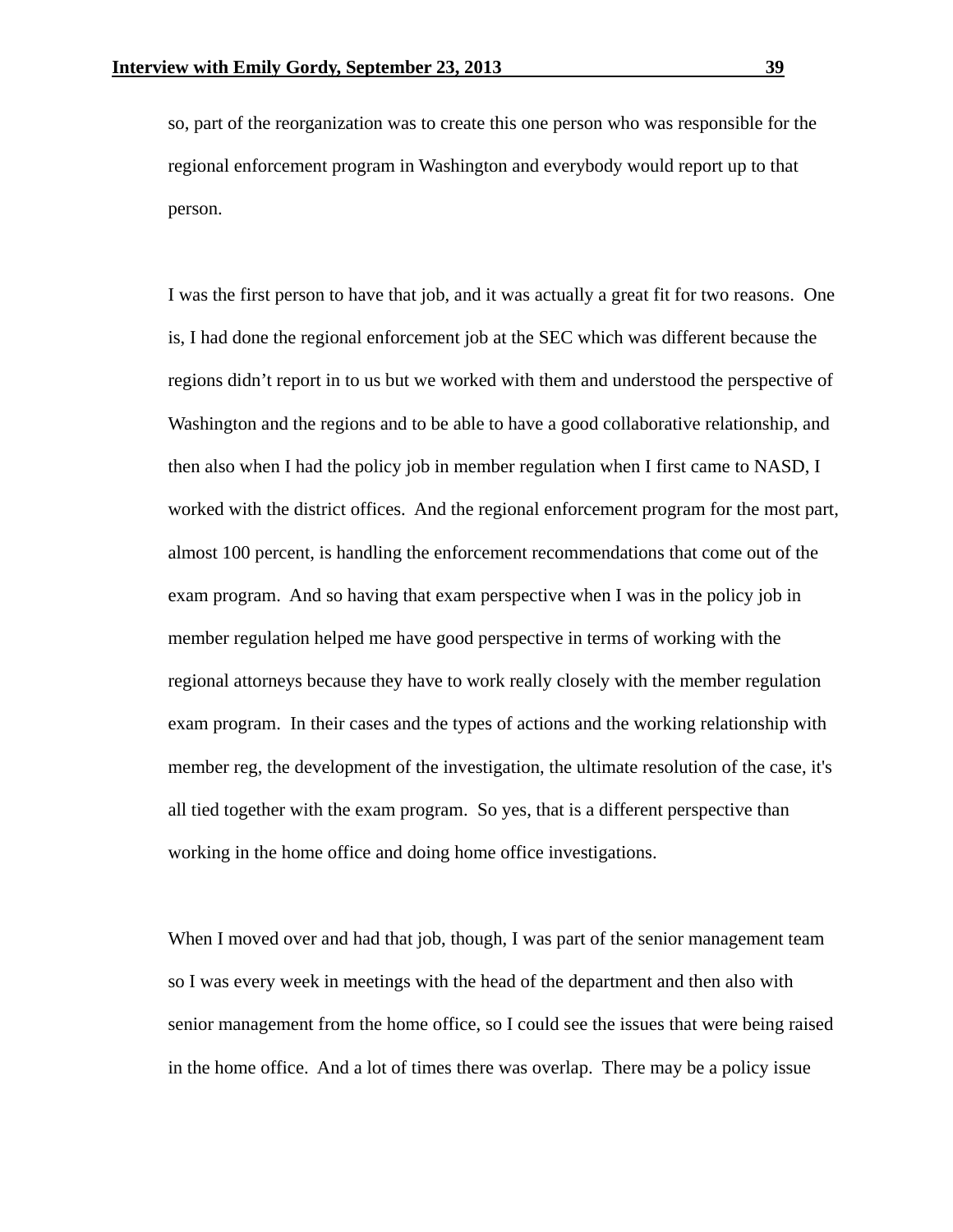arising in a regional case that really affects the whole program, or a policy issue arising in a home office case that affects the whole program. So there are different perspectives, different types of cases, but there are policy issues that I think can be unique to both programs but then there are policy issues that are central, post integration, post the merger, the home office cases especially over the past several years have started to shift a little bit.

 One of the consequences of the merger was to create a centralized review group that was a group that existed at the NYSE, so it started off in enforcement. Then it moved over to member regulation because it was similar to a triage function done in member regulation department, reviewing U4s, U5s, terminations for cause, complaints, arbitration claims and what's called front-end cause, so we took all of those functions, all of those triage functions done in the different organization in different places, and put them into one place. And now that group is housed in the office of fraud detection market intelligence. They get a lot of what we call single rep cases coming out from terminations for cause, U5s, complaints, arbitration claims and tips, and they do a triage investigation, and then those are sent to enforcement. The regions on the member reg side used to have a heavier cause review. They still do it, but a lot more of those investigations used to go to the district offices so they would come up through the regional enforcement program, now they're coming straight to home office.

 So home office has a lot of very significant complex investigations that are more traditionally done in home office structures, whether it's the SEC or here, but a significant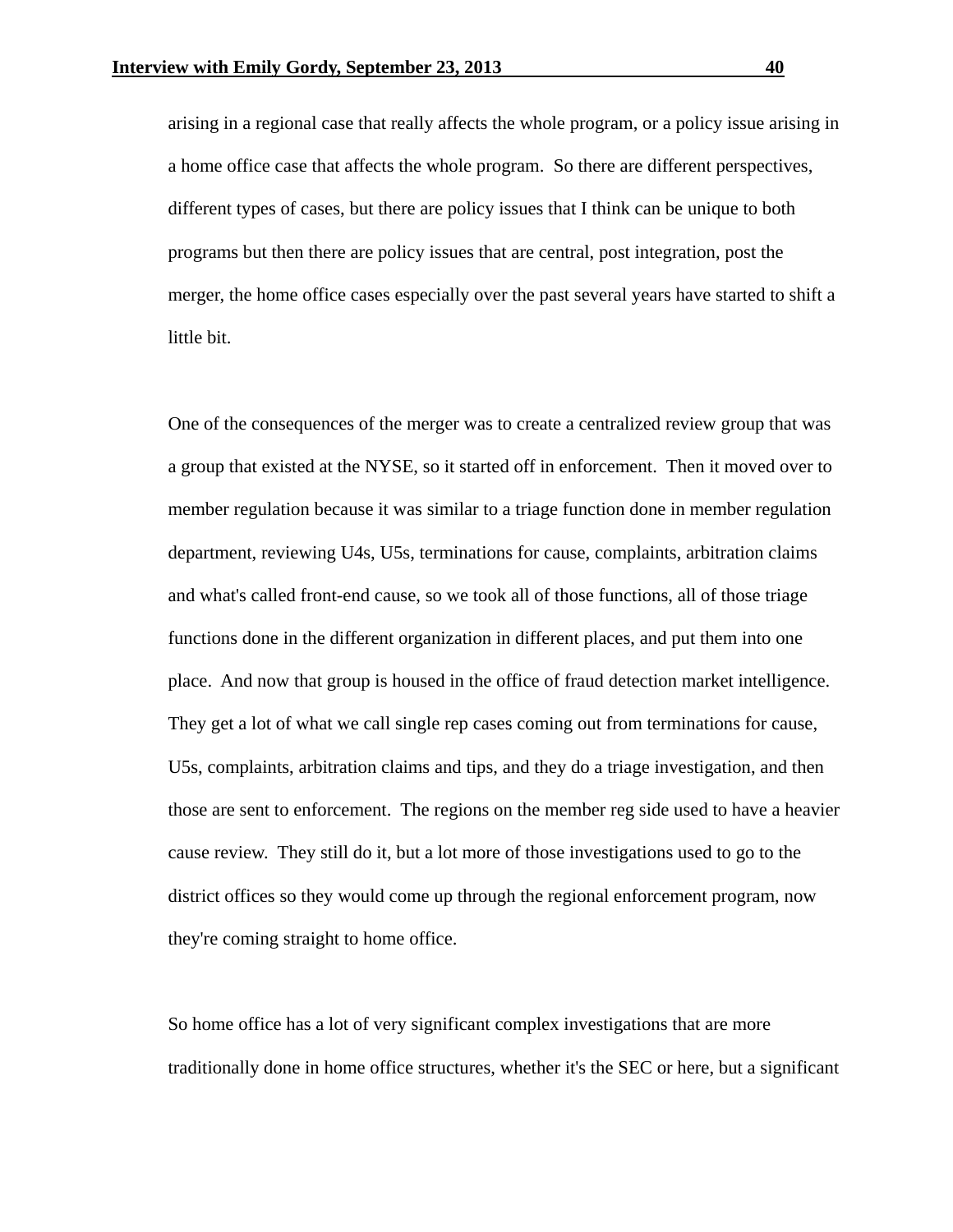part of our case load here has shifted to the single rep cases. So even within our own home office, there's an evolving perspective on cases that's organically, to use your word from before, organically shifting the focus of the program.

 When I was head of the regional enforcement program, completely different perspective, and it helped me in my successive roles that I've had within enforcement to have that perspective. Really having both the home office perspective and the regional perspective I think helps have a more cohesive and collaborative department.

- **WT:** Have there been particular enforcement movements in the enforcement area arising from the financial crisis, the Dodd-Frank legislation and all the other associated recent events?
- **EG:** We are starting to see more cases recently coming out of the private placements reviews that are being done. FINRA had created a rule to review private placement offering materials in conjunction with broker-dealer self-offerings, kind of like inherent conflict of interest there, but it's managed through the disclosure and reporting requirements and review requirements that corporate financing does through the review of those offering materials. And we issued another rule that now requires all these private placement filings to be filed with corporate financing, and they do those reviews, so we're starting to see more investigations in the private placement disclosure area.

 With Dodd-Frank and the lifting of the general solicitation ban that goes effective today, and the amendments to the bad boy provisions to impose restrictions on who can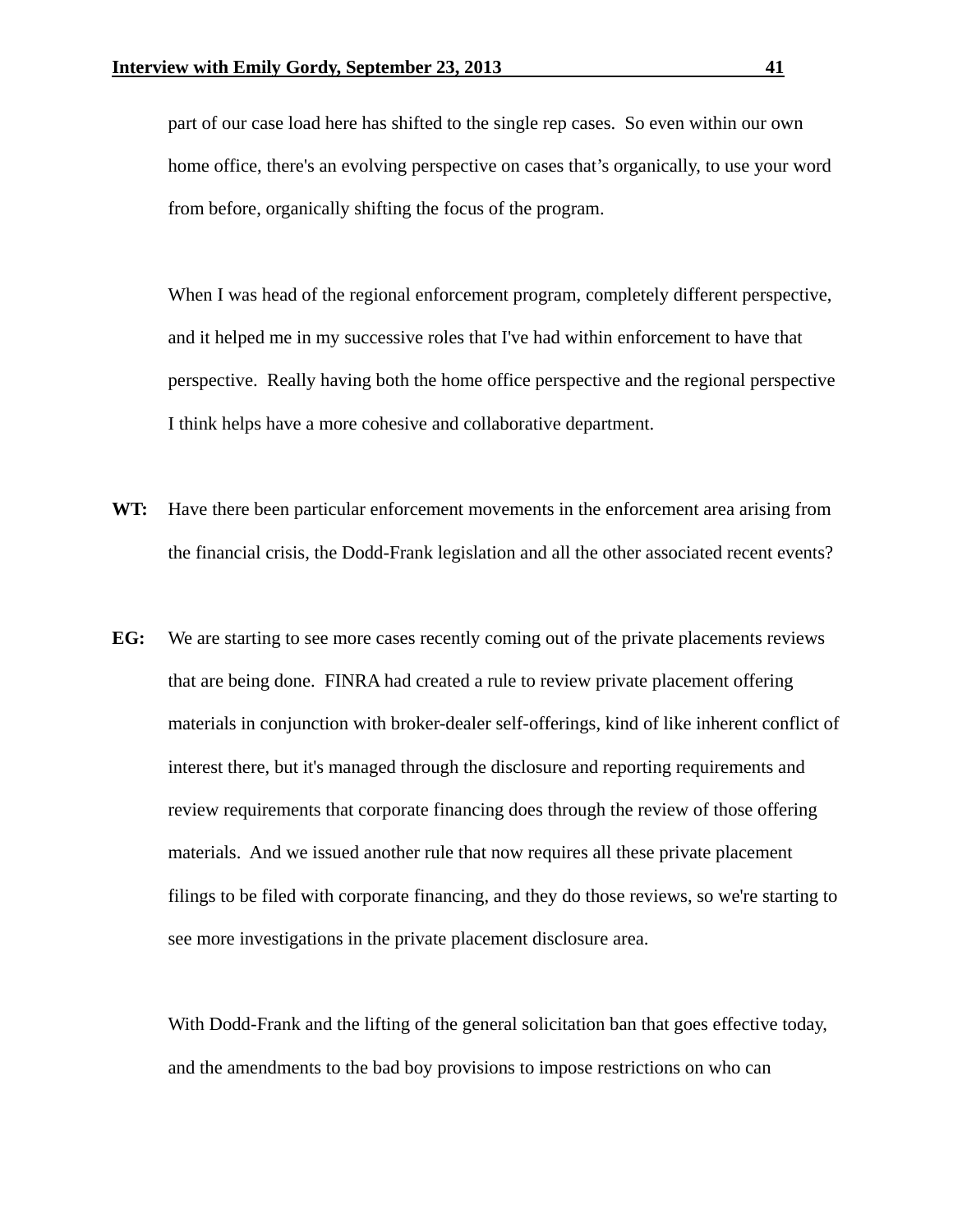participate in those offerings, we expect to see more coming out of that area. The Jobs Act is going to be an area that's going to become an increasing focus for us as soon as the rules are finalized and go effective. They haven't gone effective yet.

**WT:** What do you anticipate there?

**EG:** Well, I think as you see more capital being raised, just making sure that both the SEC and we are on top of those that are raising capital in this area. Now, FINRA only has jurisdiction over those offerings that go through broker-dealers and associated persons, so our universe is a more limited segment of regulation in that space than the SEC's, but we'll certainly have issues that we need to be on top of.

 I think a lot of the financial crisis was brought on for a lot of different reasons but certainly the complexity of the products that were being offered was an issue, and people's selling products to individuals that probably shouldn't have been buying those products, firms and associated persons understanding the complexity and the risk level of the products, we've brought a number of cases in that area that really arose out of the collapse and it continues to be an area of focus for us, complex products and structured products.

**WT:** Can things like cases involving particularly complex products be difficult to prosecute, or is it a case where there is clear malfeasance involved according to the regulations that are in place?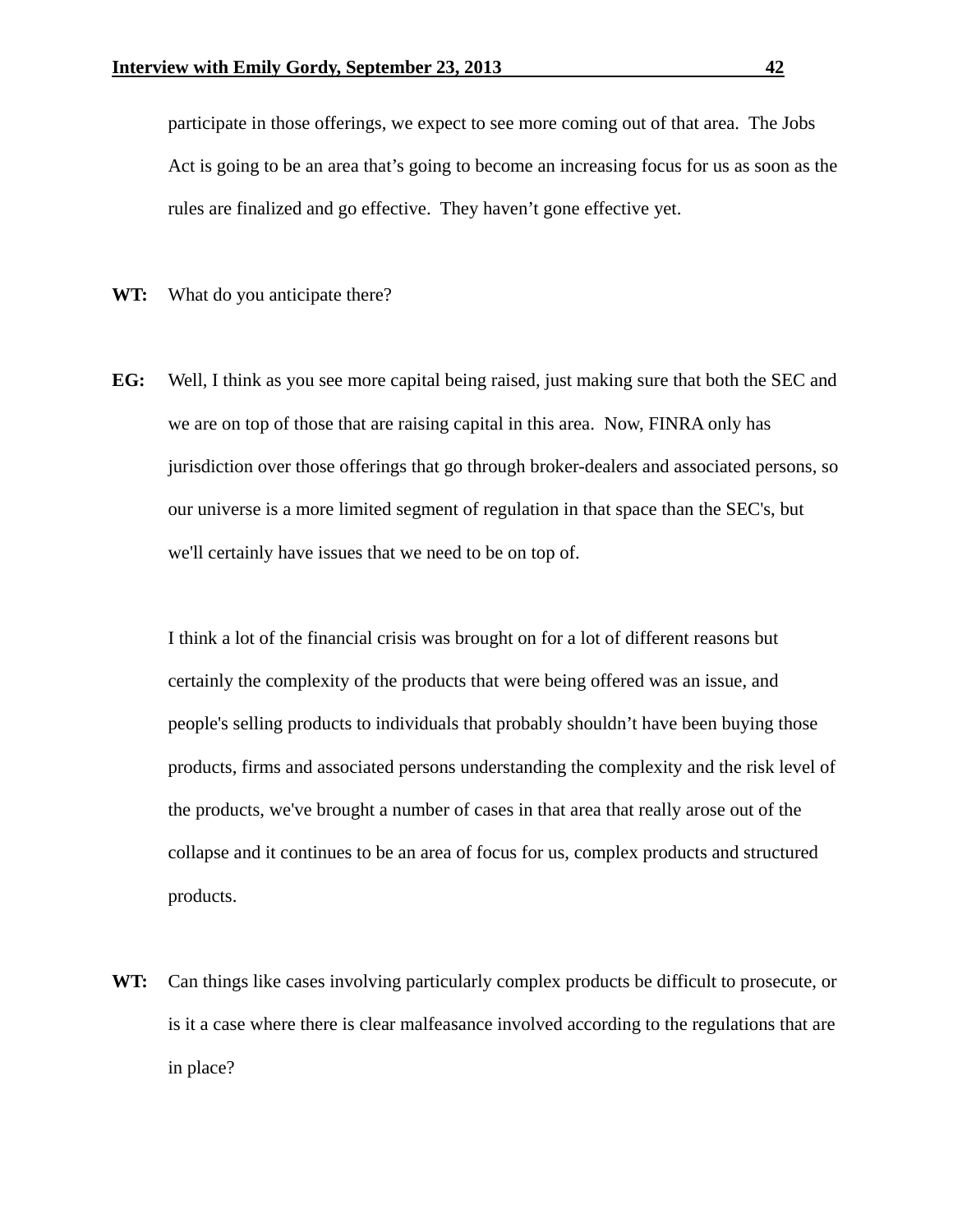- **EG:** Well, I think we have been able to apply our regulations to the issues that we were seeing. We have our suitability rule, which is a good tool both for dealing with customer specific suitability issues, a particular product is not suitable for a particular customer, but in the complex product area we also have reasonable basis suitability which is a firm understanding the product and the full extent of the product and the complexities and the risks, and appropriately training the individuals that are selling the product. They have to make an assessment that that product is a suitable investment for any investor. And I think that that, in addition to our disclosure rules, were particularly important tools for us to use in prosecuting those cases, so I think we were able to bring a significant number of cases that really addressed issues that we saw in firms by applying the rules that we had.
- **WT:** We've gone on about an hour and a half, so why don't I just finish up by asking you a little bit about your current position. So you're currently senior vice president/chief of staff/deputy director of enforcement?
- **EG:** Well, I have a lot of different roles here. Brad Bennett, who's the head of the department, has a senior leadership team which, interestingly enough, has three of us women so I don't think we have any issue in terms of women participating in senior management decisions made in this department.

 I have a role that has me responsible for a lot of different areas and issues that come up, from addressing policy issues to working with senior leaders throughout FINRA as issues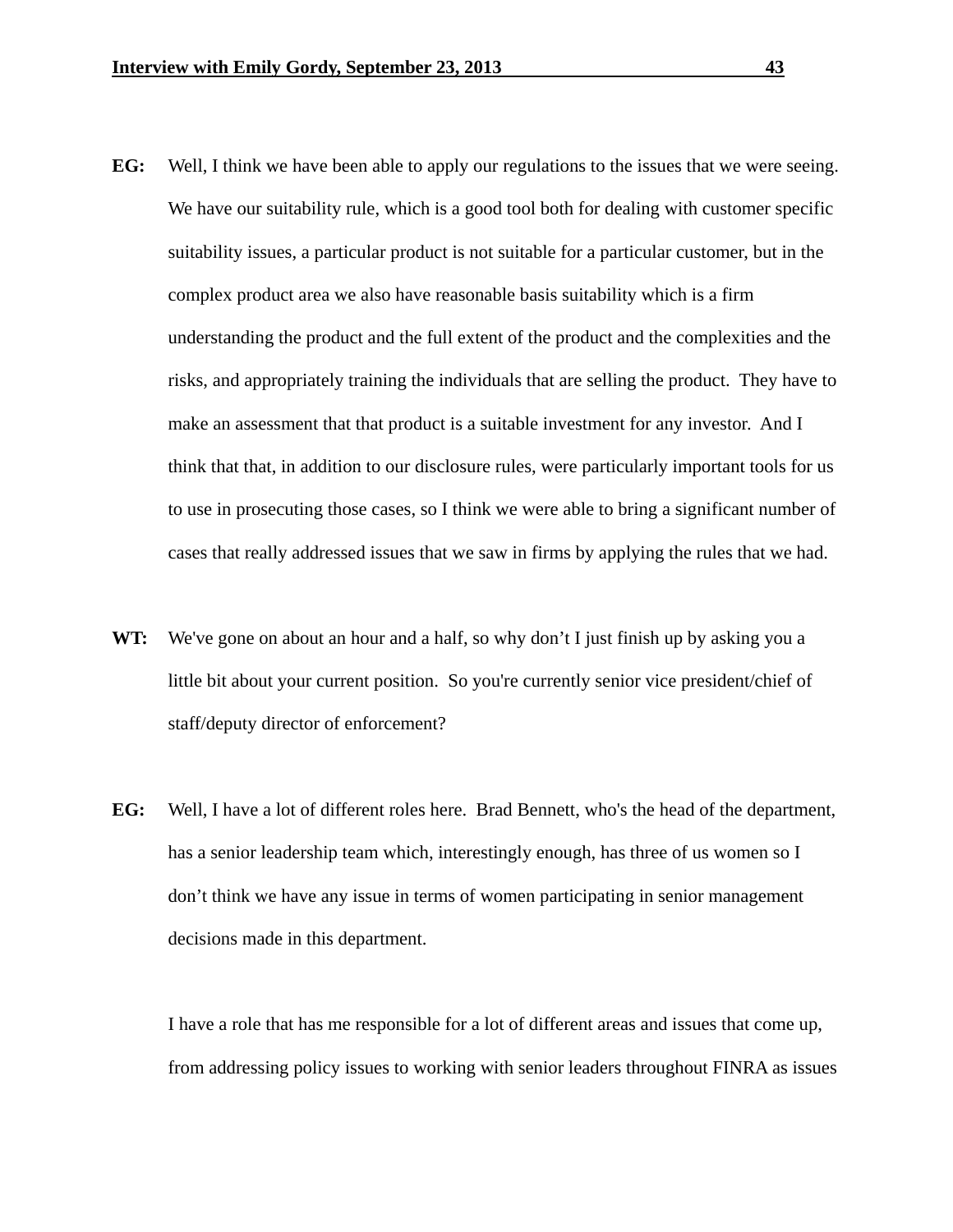come up that affect enforcement or where they need enforcement's perspective, participating in discussions that we have on any reorganization issues within the department, operational issues within the department, working as a liaison to other regulators when we have policy issues that involve the SEC or the states.

- **WT:** It's quite managerial, but you're still in the thick of it, so to speak.
- **EG:** Exactly. Yes, managerial but in the thick of it, especially on policy issues, and also on difficult issues that come up in particular investigations and with resolving particular investigations. So I think it really draws on everything I've done to date in terms of all the different positions that I've had both within FINRA, within enforcement, within FINRA in the member regulation side, and then also at the SEC.
- **WT:** And you've always had quite a bit to do with policy throughout your career no matter where you've been.
- **EG:** Yes. That's been a common thread throughout my whole career. I seem to get involved in a lot of different issues. It definitely keeps it interesting.
- **WT:** Well, that seems like a good place to wrap it up then.
- **EG:** Okay.